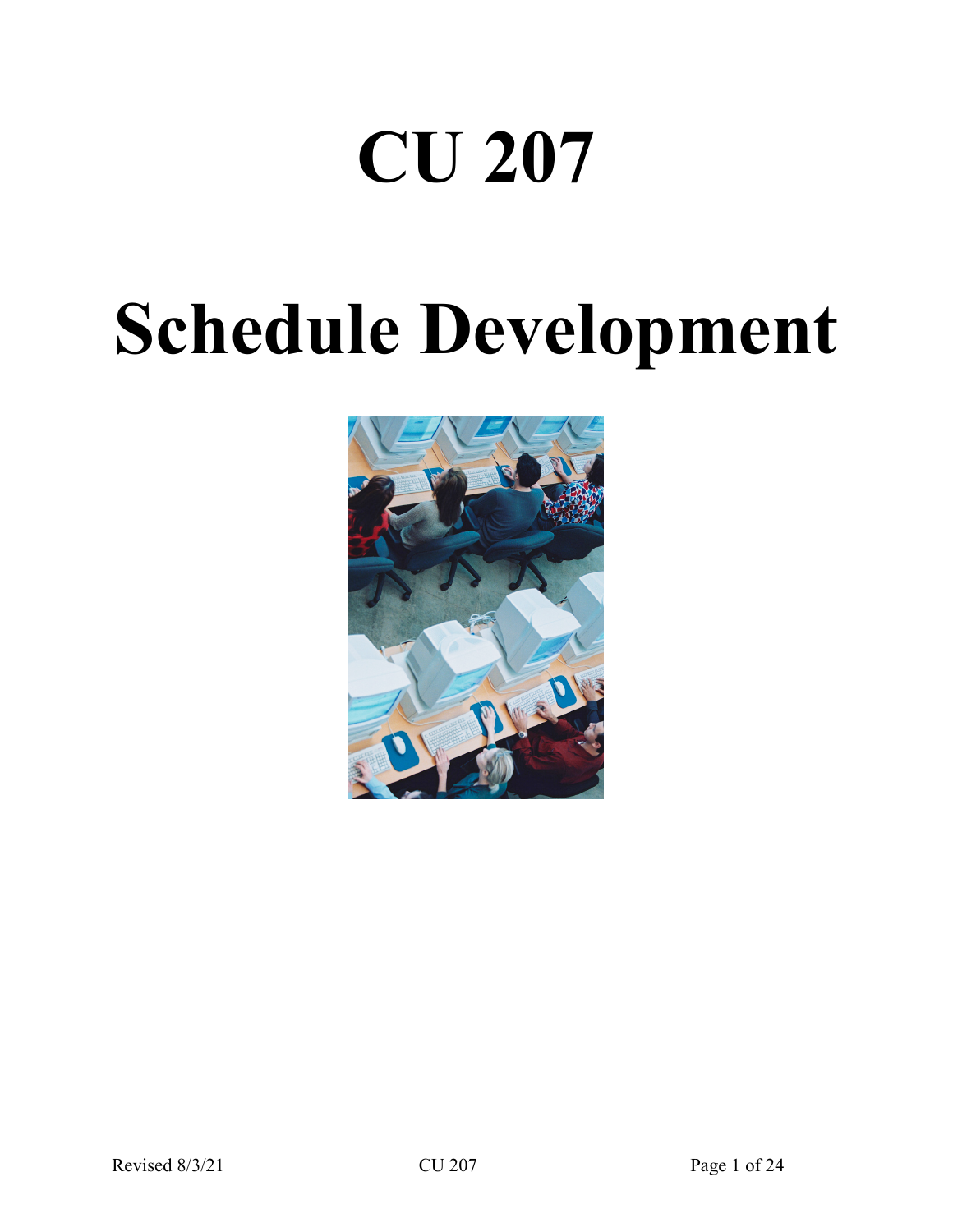# **Table of Contents**

Chapter 1 – Section Screen SECT

Chapter 2 – Section Offering SOFF

Chapter 3 – Section Requisites SREQ

Chapter 4 – Section Restrictions SRES

# **Competencies**

- 1. Describe and populate the fields in a SECT screen
- 2. Describe and populate the fields in a SOFF screen
- 3. View requisite information for a section in SREQ
- 4. Describe and populate the fields in a SRES screen
- 5. View faculty assignments in FASC
- 6. Review alternate ways of looking at section information
	- a. CSAR
	- b. ENST
- 7. Create a new section of a course
- 8. Cross list sections (as needed)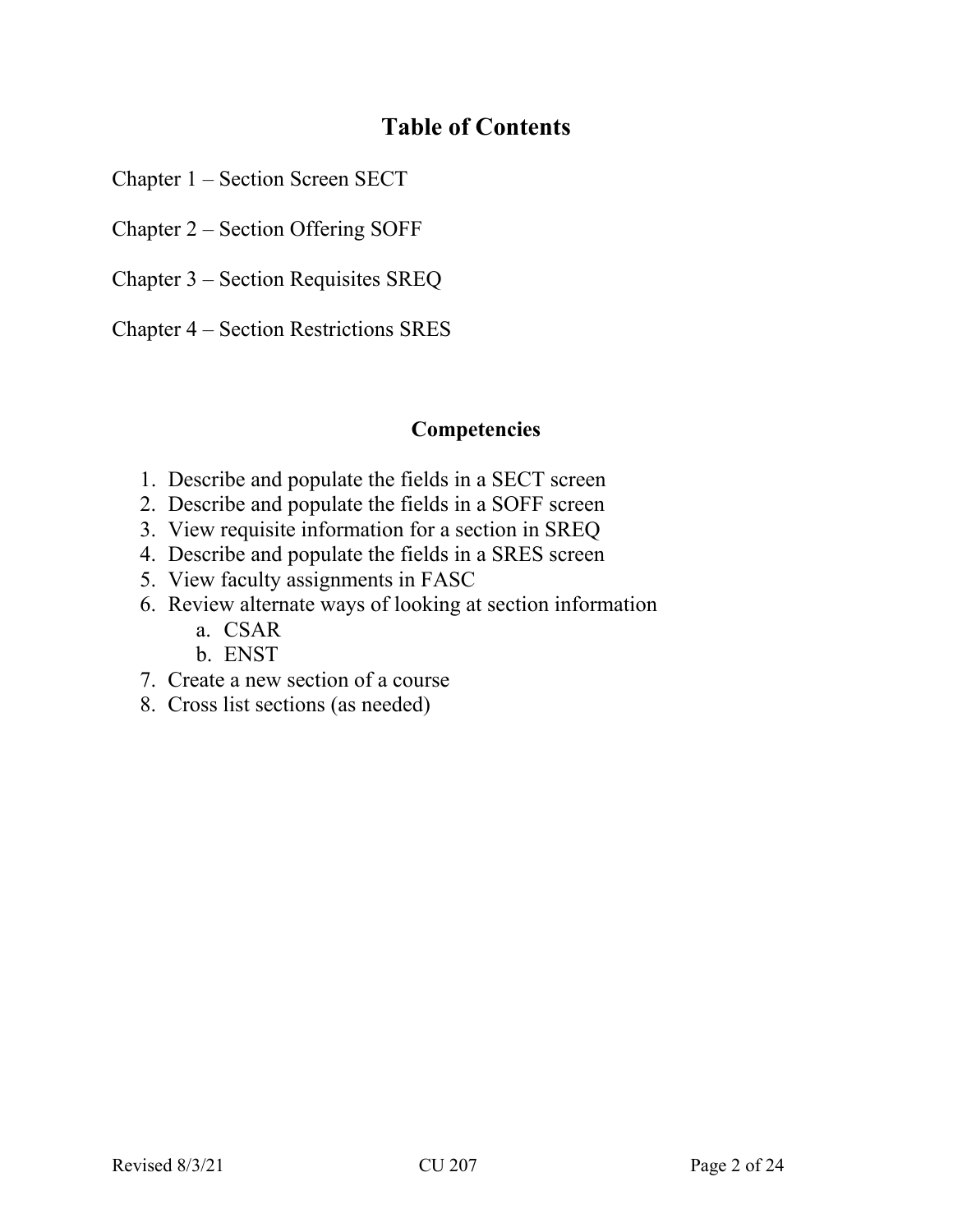# **Chapter 1 – Section Screen SECT**

SECT has a new look as shown below. All fields are the same, they are just in a different order. This is due to a Colleague update. Please see the old versions of SECT in the examples below for comparison.

| <b>COMMUNITY COLLEGE</b>       |                                        | <b>No Active Context</b>                                                                                                                                                  |
|--------------------------------|----------------------------------------|---------------------------------------------------------------------------------------------------------------------------------------------------------------------------|
| File<br><b>Options</b><br>Help | $\sqrt{}$ Save<br>Auto-Close Context V | $\begin{array}{ccccc}\n\bullet & \bullet & \bullet & \bullet\n\end{array}$<br>V Save All<br><b>XX</b> Cancel All<br>$\vert + \rangle$<br>$X$ Cancel<br>$\left  - \right $ |
| <b>SECT - Sections</b>         |                                        |                                                                                                                                                                           |
| Section:                       |                                        |                                                                                                                                                                           |
| Section                        |                                        |                                                                                                                                                                           |
| Term                           |                                        |                                                                                                                                                                           |
| Start/End                      | 顧<br>頭                                 |                                                                                                                                                                           |
| Synonym                        |                                        | Faculty Assignment<br>Eà                                                                                                                                                  |
| Depts/Pct                      |                                        | Offering Info<br>Eö                                                                                                                                                       |
| Credit Type                    |                                        | Requisites<br>lio                                                                                                                                                         |
| Min/Max/Incr                   |                                        | Restrictions<br>Eĉ                                                                                                                                                        |
| CEUs                           |                                        | Financial Info<br>13ä                                                                                                                                                     |
| Course Lvls                    |                                        | <b>Billing Info</b><br>IRC                                                                                                                                                |
| Acad Lvl                       |                                        | <b>Books</b><br>EC                                                                                                                                                        |
| Grade Scheme                   |                                        | Reg Date Ranges<br>lisä                                                                                                                                                   |
| Short Title                    |                                        | Cross-Listings<br>lio                                                                                                                                                     |
| Status                         | Date                                   | Additional Info<br>13                                                                                                                                                     |
|                                | - 15                                   |                                                                                                                                                                           |
|                                |                                        |                                                                                                                                                                           |
| HEI CIP Code                   |                                        | Location                                                                                                                                                                  |
| HEI Subj Code                  |                                        | Course Types<br>$\mathbf{1}$                                                                                                                                              |
|                                |                                        | <b>Topic Code</b>                                                                                                                                                         |

Course sections are developed on the underlying Course which is developed in the Curriculum Management office. All credit courses must go through the appropriate curriculum review process to establish the Course. The Program Coordinator in Curriculum Management updates the CRSE screen. Non-credit courses must follow the approval process. The CEWD division develops their own courses.

NOTE: Changes on a course, in most cases, **does not update** on sections already developed. So as curriculum changes are made, Colleague will not necessarily update the sections already developed for future terms.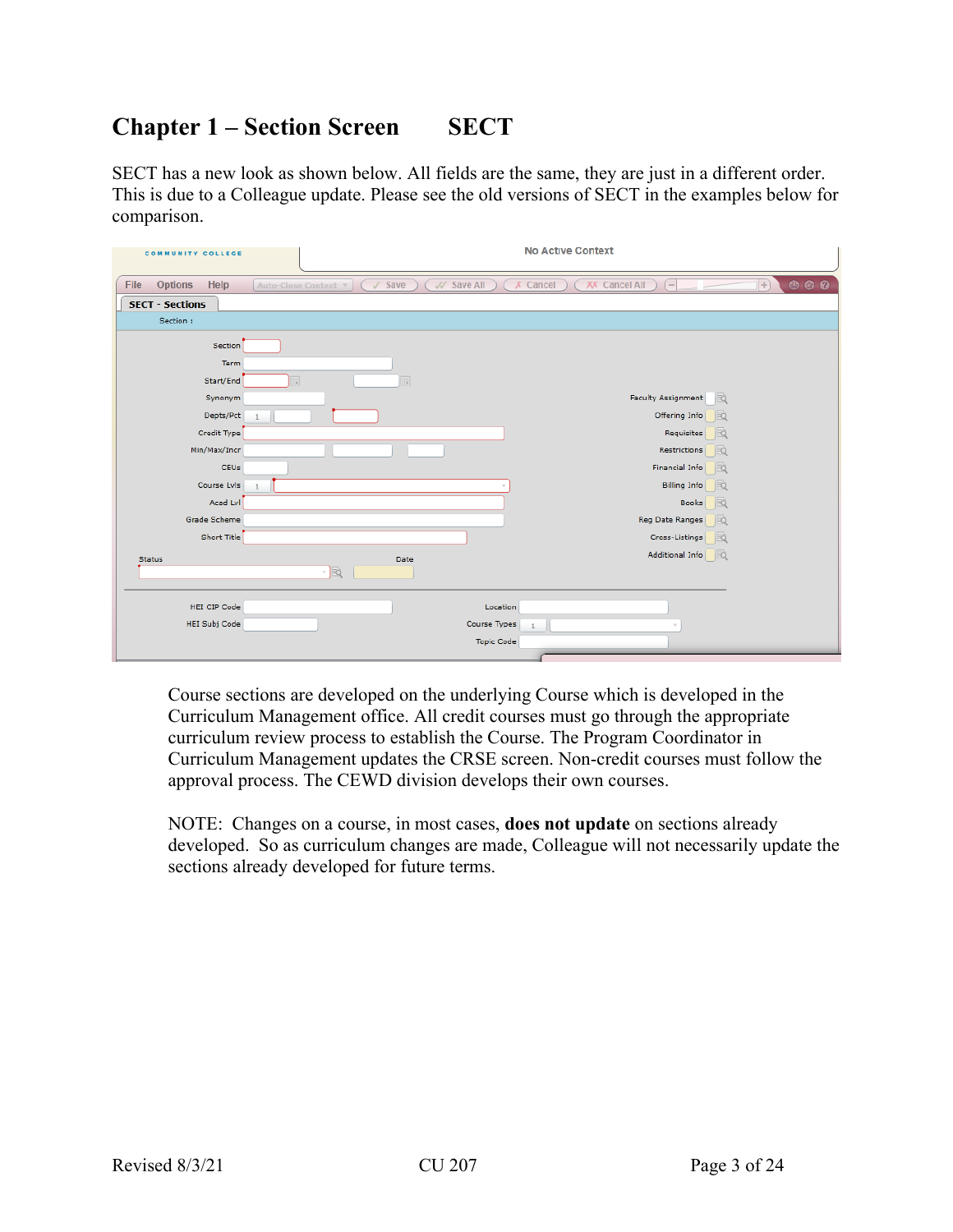|                                |                                                  | <b>SEARCH RESULTS-</b>       | <b>EXPENSIVE FAVORITES</b>   | Logout                                                                                        |
|--------------------------------|--------------------------------------------------|------------------------------|------------------------------|-----------------------------------------------------------------------------------------------|
| stions<br>SECI                 | Search                                           |                              | <b>NAVIGATION</b>            |                                                                                               |
|                                |                                                  |                              | $\left\langle \right\rangle$ | $\textcircled{\tiny{2}} \textcircled{\tiny{3}} \textcircled{\tiny{4}} \textcircled{\tiny{5}}$ |
| <b>OLUMBUS STAY  IDATATEL</b>  |                                                  |                              | No Active Context            |                                                                                               |
| Colleague                      |                                                  |                              |                              |                                                                                               |
| <b>Options</b><br>Help<br>File | $\sqrt{\phantom{a}}$ Save<br>Keep Context Open v | // Save All<br>$X$ Cancel    | XX Cancel All<br>$\ominus$   | $\Theta$<br>880                                                                               |
| <b>SECT - Sections</b>         |                                                  |                              |                              |                                                                                               |
| Section:                       |                                                  |                              |                              |                                                                                               |
| Section                        |                                                  | HEI CIP Code                 |                              |                                                                                               |
| Term                           |                                                  | HEI Subj Code                |                              |                                                                                               |
| Start/End                      | 핇<br>醌                                           | Location                     |                              |                                                                                               |
| Synonym                        |                                                  | Course Types<br>$\mathbf{1}$ |                              |                                                                                               |
| Depts/Pct                      |                                                  | Topic Code                   |                              |                                                                                               |
| Credit Type                    |                                                  |                              |                              |                                                                                               |
| Min/Max/Incr                   |                                                  |                              |                              |                                                                                               |
| CEUs                           |                                                  |                              |                              |                                                                                               |
| Course Lvls                    |                                                  |                              |                              |                                                                                               |
| Acad Lvl                       |                                                  |                              |                              |                                                                                               |
| Grade Scheme                   |                                                  |                              |                              |                                                                                               |
| Short Title                    |                                                  |                              |                              |                                                                                               |
| Status                         | Date                                             |                              |                              |                                                                                               |
|                                | - 15                                             |                              |                              | Books <b>EQ</b>                                                                               |
|                                |                                                  |                              |                              |                                                                                               |
| Faculty Assignment             | Eð                                               | Restrictions<br><b>IEG</b>   |                              | Reg Dt Ranges<br><b>IEQ</b>                                                                   |
| Offering Info                  |                                                  | Financial Info<br>lio        |                              | Cross-Listings<br>lio                                                                         |
|                                | Requisites<br>lisö.                              | Billing Info<br>la           |                              | Additional Info<br><b>B</b> ò                                                                 |
|                                |                                                  | Figure 1                     |                              |                                                                                               |

You access the section screen with the mnemonic SECT. Figure 1 displays a blank SECT screen. When you enter the SECT screen you will get a Course Section Look-up box as shown on Figure 2 on the next page. You may enter the term-course-section (e.g. 16AUCR MATH 1050 001) to display that section for that term only on a resolution screen (see page 5 of this chapter for a listing of terms); the term and course (e.g. 16AUCR MATH 1050) to display all sections of that course for that term on a resolution screen; course-section (e.g. MATH 1050 001) to display that section across all terms in which it is offered; or course (e.g. MATH 1050) to display all sections of that course across all terms in which that course is offered.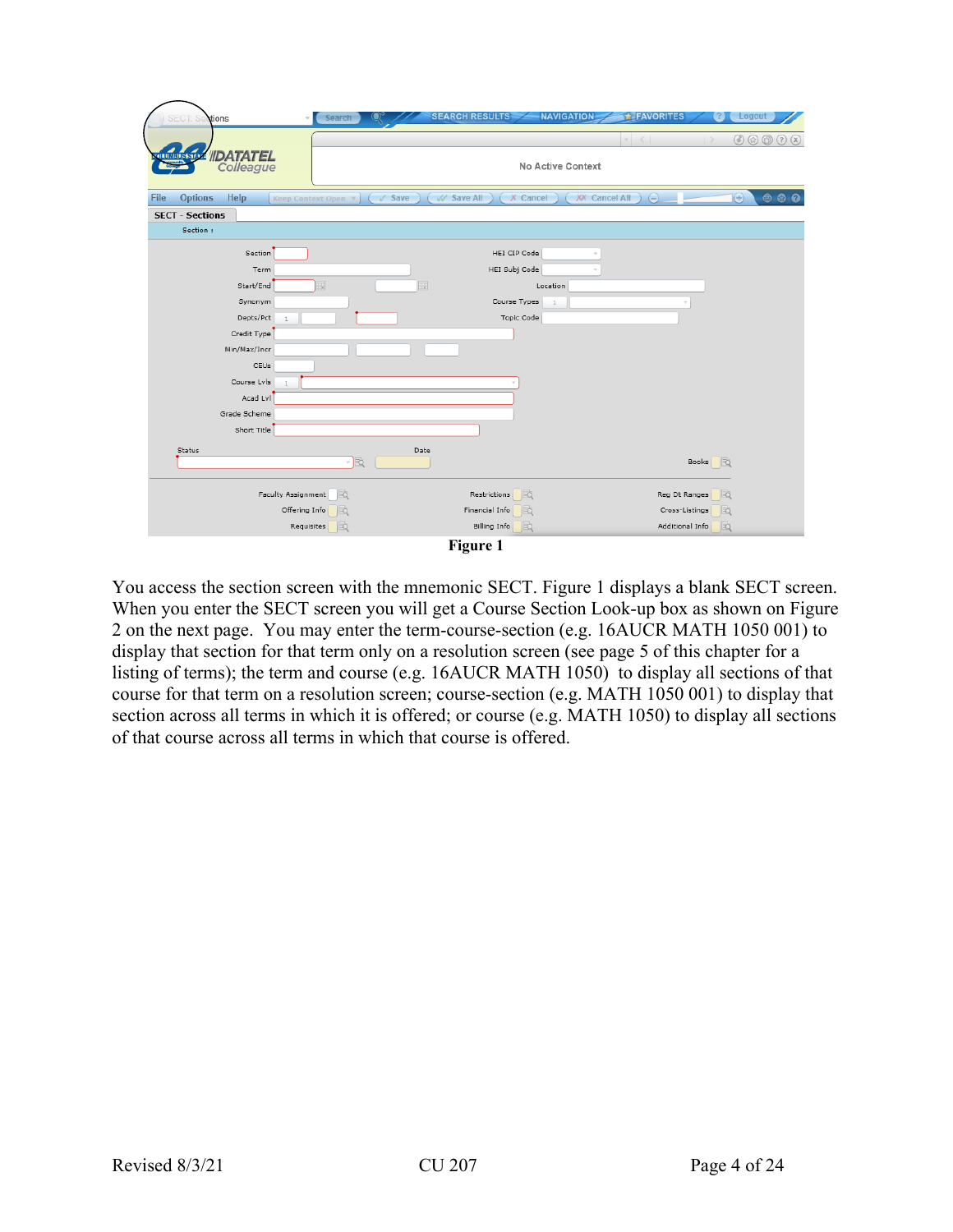| File<br><b>Options</b><br><b>Help</b> | $\sqrt{$ Save<br>Keep Context Open | V Save All<br>$X$ Cancel     | $\Theta$<br>XX Cancel All<br>$\Theta$ |
|---------------------------------------|------------------------------------|------------------------------|---------------------------------------|
| <b>SECT - Sections</b>                |                                    |                              |                                       |
| Section:                              |                                    |                              |                                       |
| Section                               |                                    | HEI CIP Code                 |                                       |
| Term                                  |                                    | HEI Subj Code                |                                       |
| Start/End                             | 扁<br>圜                             | Location                     |                                       |
| Synonym                               |                                    | Course Types                 |                                       |
| Depts/Pct                             | $\mathbf{1}$                       |                              |                                       |
| Credit Type                           |                                    | <b>Course Section LookUp</b> |                                       |
| Min/Max/Incr                          |                                    |                              |                                       |
| CEUs                                  |                                    |                              |                                       |
| Course Lvls                           |                                    | QK<br>Cancel                 | Einish<br>Help                        |
| Acad Lvl                              |                                    |                              |                                       |
| Grade Scheme                          |                                    |                              |                                       |
| Short Title                           |                                    |                              |                                       |
| Status                                | Date                               |                              |                                       |
|                                       | là<br>$\mathcal{C}$                |                              | Books <sub>0</sub>                    |
|                                       |                                    |                              |                                       |
|                                       | Faculty Assignment<br>Eò           | 16<br>Restrictions           | Reg Dt Ranges<br>lio                  |
|                                       | Offering Info<br>lið               | lio<br>Financial Info        | Cross-Listings<br>lio                 |
|                                       | Requisites<br>Eò                   | Billing Info<br>Eò           | Additional Info<br>脑                  |

#### **Figure 2**

If you get the following message it means there is no section of the course and you may click OK to re-enter the section number or click Add if you want to add a new section.

| <b>SECT: Sections</b>           | Search                   | SEARCH RESULTS WAS NAVIGATION                  | LO <sub>1</sub>                          |
|---------------------------------|--------------------------|------------------------------------------------|------------------------------------------|
| <b>COLUMBUS STATE   DATATEL</b> |                          | No Active Context                              | $\odot$<br>$\sim$<br>$\sim$              |
| Help<br>File<br>Options         | Keep Context Open v      | // Save All<br>$X$ Cancel<br>Save<br>$\sqrt{}$ | $\bigoplus$<br>XX Cancel All<br>$\Theta$ |
| <b>SECT - Sections</b>          |                          |                                                |                                          |
| Section:                        |                          |                                                |                                          |
| Section                         |                          | HEI CIP Code                                   |                                          |
| Term                            |                          | <b>HEI Suhi Code</b>                           |                                          |
| Start/End                       | 闝                        | Location                                       |                                          |
| Synonym                         |                          |                                                |                                          |
| Depts/Pct                       |                          |                                                |                                          |
| Credit Type                     |                          | Record not found -- Reenter or Add             |                                          |
| Min/Max/Incr                    |                          | ,,,,,,,,,,,,,,,,,<br>Add<br>QK                 |                                          |
| CEUs                            |                          |                                                |                                          |
| Course Lvls                     |                          |                                                |                                          |
| Acad Lvl                        |                          |                                                |                                          |
| Grade Scheme                    |                          |                                                |                                          |
| Short Title                     |                          |                                                |                                          |
| Status                          | - 15                     | Date                                           | Books <b>B</b>                           |
|                                 | Faculty Assignment<br>Eà | Restrictions<br>R                              | Reg Dt Ranges<br>lio                     |
|                                 | Offering Info<br>lio     | Financial Info                                 | Cross-Listings<br>R                      |
|                                 | Eà<br>Requisites         | <b>Billing Info</b><br>Eà                      | Eq<br>Additional Info                    |

#### **Figure 3 Section**

Enter the course number and section number. The section number is a minimum 3 characters, usually a 3-digit number with exceptions listed below. Section numbers start with 001 and continue chronologically (002, 003, 004, etc.). **Do not reuse section numbers within a semester among various terms** (e.g. do not use section 001 for a full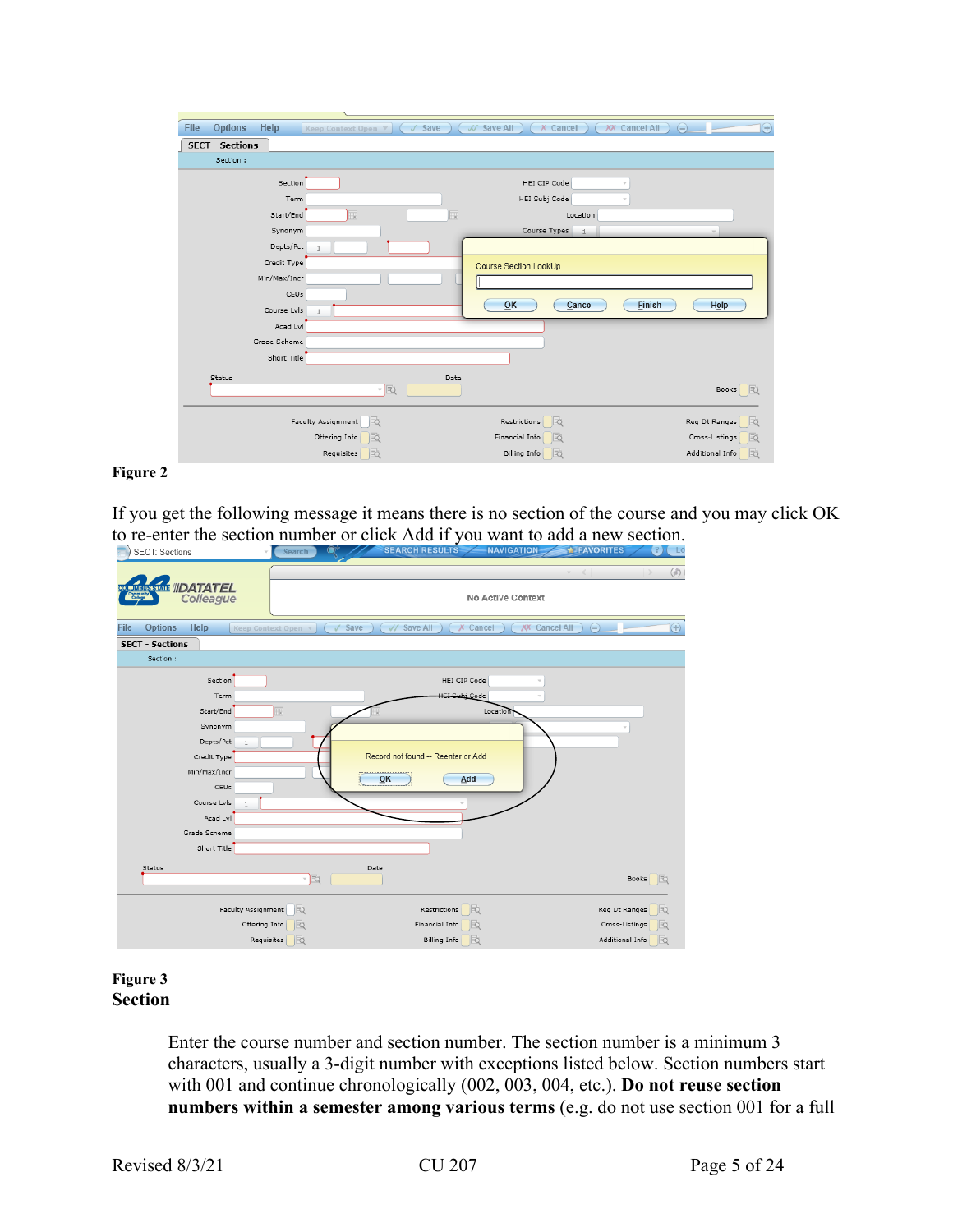semester section and section 001 for a first-term section; they must be different section numbers—even if you have canceled a prior section with the same section number.)

Example: HIST 1111 001 (the first section of HIST 1111 offered in a semester) HIST 1111 002 (the second section of HIST 1111 offered in a semester) CSCI 1101 001 (the first section of CSCI 1101 offered in a semester) CSCI 1101 002 (the second section of CSCI 1101 offered in a semester) CSCI 1101 003 (the third section of CSCI 1101 offered in a semester)

#### **Special Delivery Method Identification**

For special delivery methods the section number will be 3 characters – 1 alpha and 2 numeric. These codes will help students identify them as different delivery methods and also allow the College to sort them for the schedule easier. Use the following codes for special delivery methods.

 $A =$  Academic Systems (so sections would be A01, A02 and so on for each of the Academic Systems sections offered) *(Currently not in use)*

- $B = B$ lended (B01, B02...)\*
- $C =$  Computer  $(C01, C02...)^*$
- $I =$  Video Conference  $(101, 102...)^*$
- $K =$  Contract (CEWD offering a credit section) (K01, K02...)
- $L =$ Lab Mastery (L01, L02...)
- $R = Recitation (R01, R02...)$
- $S = Self-Paced (S01, S02...)$
- $V = Video-based (V01, V02...)$
- $W = Web-based (W01, W02)*$

The four examples marked with an asterisk are the most common identification methods other than a straight 3 digit number such as 001.

# *Example*

The first web based ACCT 1211 section would be listed as *ACCT 1211 W01*; and the second web-based section would be *ACCT 1211 W02*.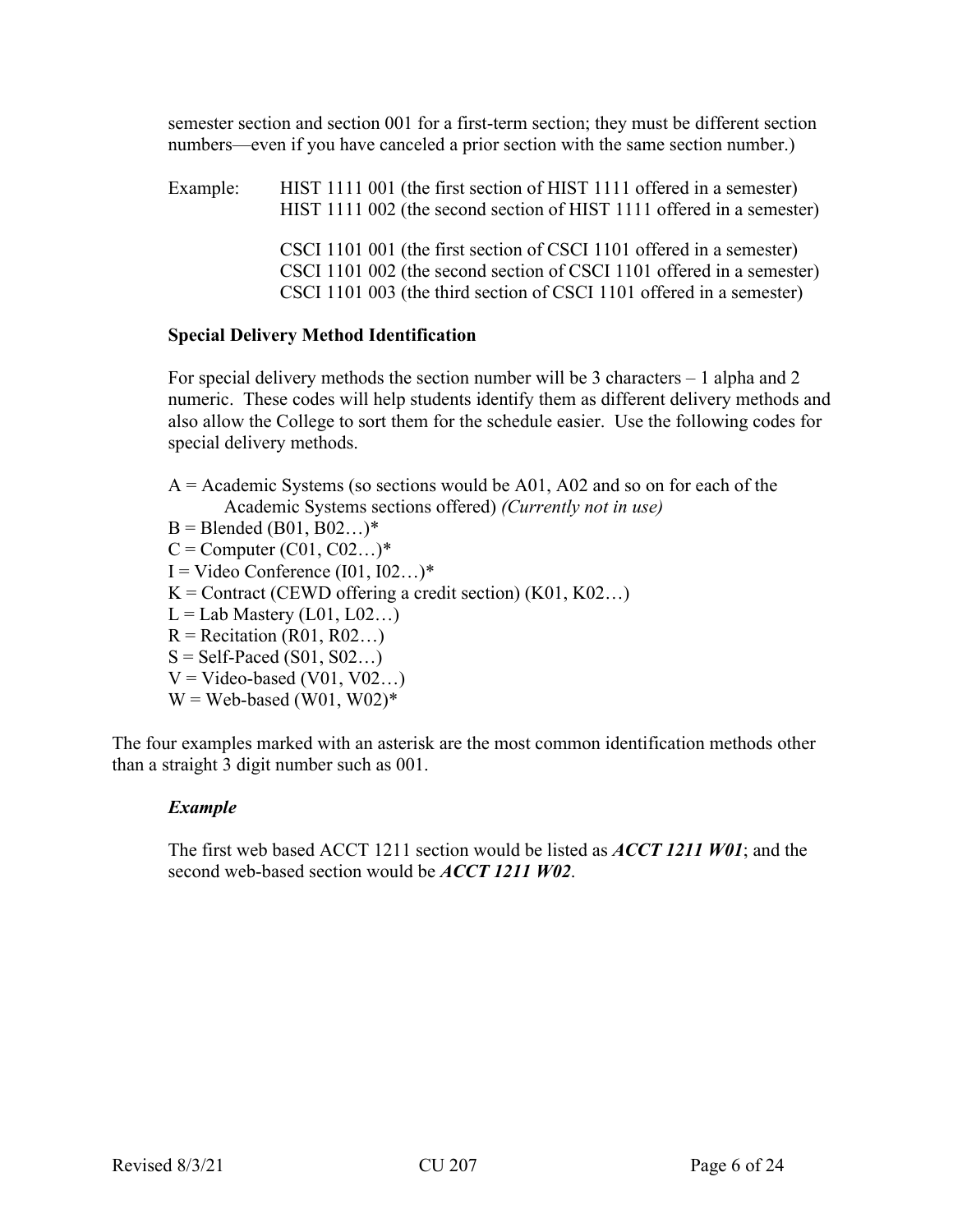## **Special Section Types**

To identify special sections of courses for Honors, Service Learning, Going the Distance, HyFLex Offering, Live Online or Block Registration, a single alpha-character is added to the end of the section number using the legend below. Currently, we use only the X designation but others will follow.

- $B = Block$  Registration
- $F = HyFlex$
- $H =$ Honors
- $L =$ Live Online
- $S =$  Service Learning
- $X = Cross$  Listed Section

# *Examples*

1. If section HIST 1111 023 (the 23<sup>rd</sup> section of HIST 1111) is an Honors section, then it will be listed as section:

# *HIST 1111 023H*.

2. If section DEV 0155 B01 has an In-Person and Live Online component, then it will be listed as:

## *DEV 0155 B01L*.

3. If two sections are to be cross listed the first section will be a normal section number and the second section would be the same section number with an "X" at the end.

# *BIO 1100 018 BIO 1100 018X*

4. To cross-list three or more sections, the first section will be the standard section number, the second will have an "X" at the end of the section number; the third and subsequent sections will have "X1", "X2", etc.

> *BMGT 1111 013* (primary section) *BMGT 1111 013X* (first cross-listed section) *BMGT 1111 013X1* (second cross-listed section) *BMGT 1111 013X2* (third cross-listed section)

To identify off-campus sections, the numeric-character placed at the beginning of the section number corresponds with the assigned location codes:

#### *Example*

If a third section of HIST 1111 is created for Dublin regional learning center, it will be listed as section: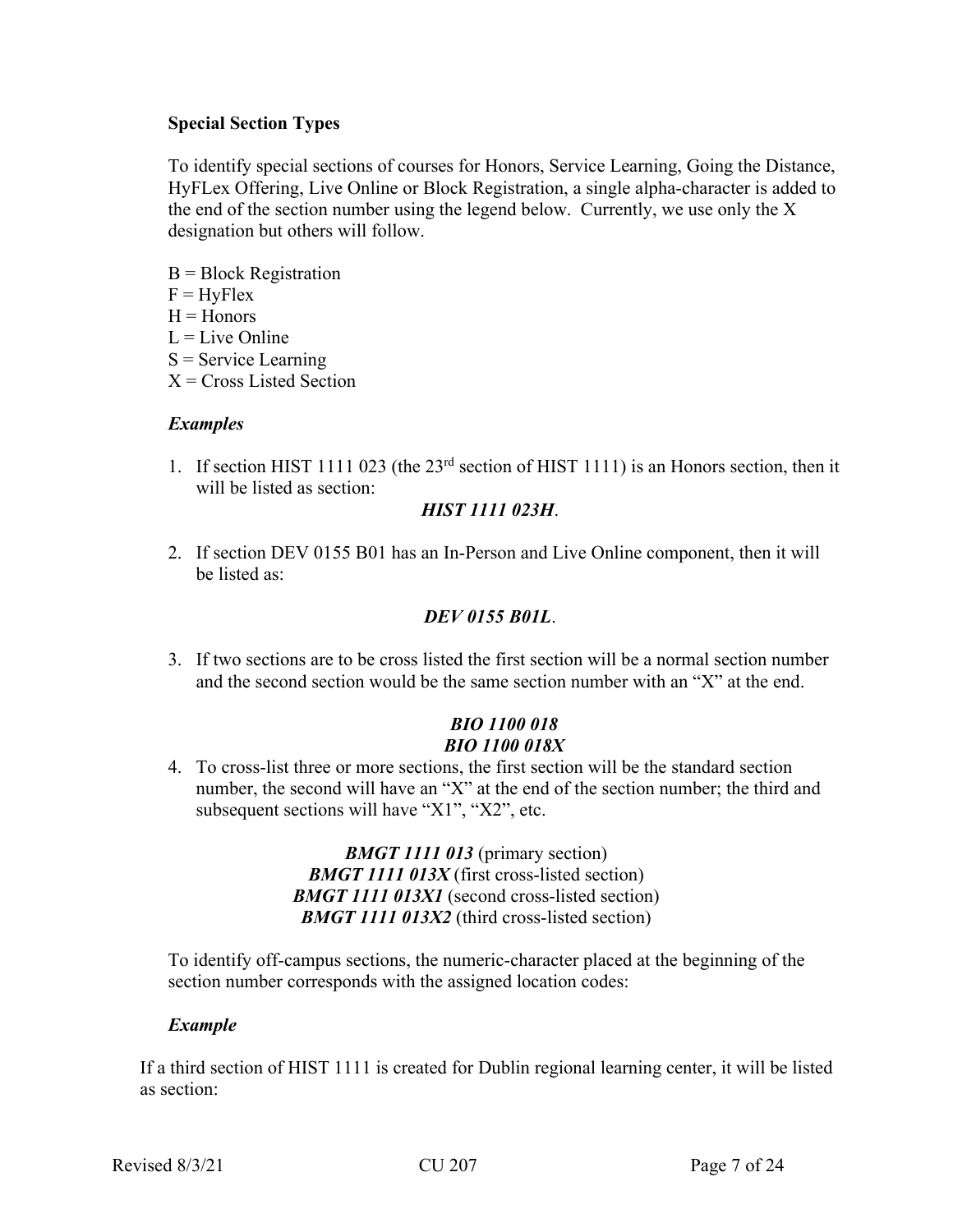# *HIST 1111 203*

#### **Combining Special Delivery and Special Sections Types**

If a section has both a special delivery method identified above (Academic System, Blended Course, Computer, etc), and is a special section (Block Registration, Going the Distance, etc.) then the section will have an alpha-character to start the section and an alpha character to end the section number.

#### *Example*

1. If the first section of BMGT 1111 was web-based (special delivery method) *and* was an Honors Section (Special Section-type) the section identifier would be

# *BMGT 1111 W01H*

#### **Term**

This is the term the section will be offered and ties to billing and transcripting functions. It is of the form YYSSTTT (numeric year, 2 character alpha semester, and then 3 characters Academic Level)

| YY          | SS             | Academic Level           |
|-------------|----------------|--------------------------|
| $13 = 2013$ | $SP = Spring$  | $CR - Credit$            |
| $14 = 2014$ | $SIJ = Summer$ | $NC - Non-Credit (CEWD)$ |
| Etc.        | $AU =$ Autumn  |                          |

#### **Example**

13AUCR would be the identifier for credit course sections for Autumn 2013; 13AUNC would be the identifier for non-credit course sections for Autumn 2013.

If no term is listed on a newly created section, a term must be entered. When the term is entered the Start and End Dates will automatically default based on the established term dates. These dates show on the student schedule.

#### **Start/End**

These dates populate from the Term that was entered. They may be changed to accommodate short term and flexibly scheduled sections only.

NOTE: For short term class sections and NC (non-credit offerings) the default start and end dates will not reflect the appropriate short term start and end dates. **THESE DATES MUST** be adjusted for these sections, as appropriate, to identify their actual start and end dates.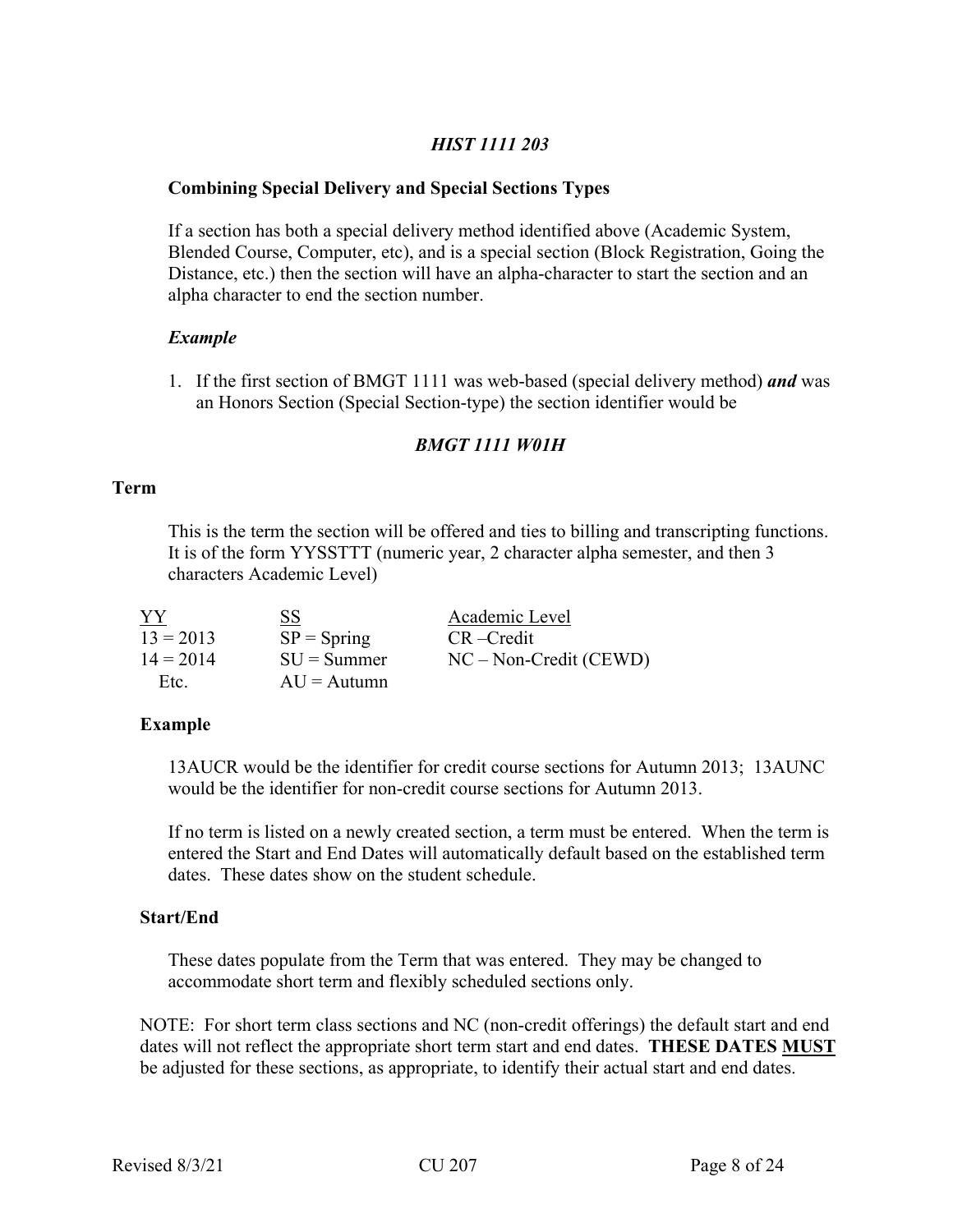Please see the Short Term Course Formula for start and end dates for short-term credit sections.

#### **Synonym –** this is the registration number

Automatically defaults when the section is first created

**Depts/Pct** – Departments and Percent – lists the department responsible for the course

Automatically defaults from the course.

#### **Credit Type**

Defaults from the course;  $CR = Credit$ ,  $NC = Non-credit$ 

#### **Min/Max/Incr**

The minimum, maximum and increments for credit hours: This field defaults from the course. For courses offered for a specific number of credits only the minimum credits field is defaulted. (Do not alter those—only variable credit courses!)

If this is a *variable credit section*, enter the number of credit hours this section is worth in the Minimum credits field and delete the Maximum and Incremental credits. Caution: If you leave both minimum and maximum credits in the field, the student may register for the section for any amount of credit in between the minimum and maximum based on the credit *increment* established**. NOTE: once you create a variable credit section, place it on Pending status and call the Curriculum Management office with the correct number of credit hours the student will earn. Do NOT place on Active status until directed to do so by the Curriculum Management office!**

#### **CEUs**

If a non-credit course has been approved to award CEU's (continuing education units) then this field will be populated from the Course set up screen.

#### **Course Levels** – Course Level

Defaults from Course

#### **Acad Lvl**

Academic Level; defaults from the Course – UGRD (Credit) or CEWD (non-credit)

#### **Grade Scheme**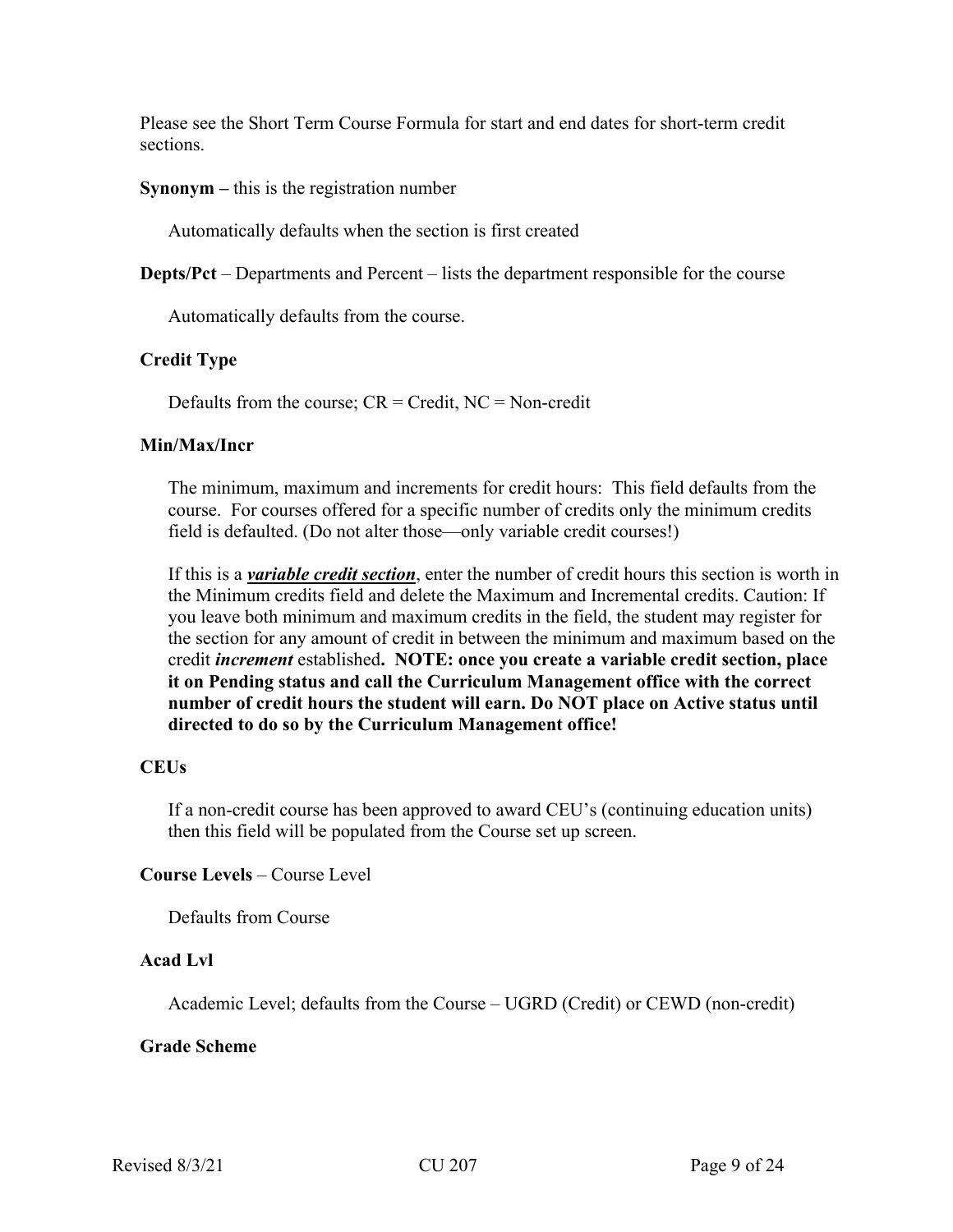Grading scheme to be used for this section; defaults from the course – UGRD (credit) or CEWD (non-credit). If a non-credit course is not to be graded then this field may be left blank. If a code is entered in this field, Colleague expects grades to be issued.

#### **Short Title**

Short course title that will display on the student schedule and the transcript; this defaults from the course and may be changed at the section level. This area is limited to 26 characters. If there are specific capitalizations that must be maintained, enter an equal sign at the start of the new title. (Ex: enter as "=IEP OverView" if you want IEP and the "O" and "V" to be capitalized. This will allow the section to be displayed on the schedule of classes, the student schedule, and the transcript as "IEP OverView")

NOTE: For Special Topics sections the short title should be changed to reflect the content covered and thus allow more specificity for the class schedule and transcript. The short title should be in the form: "=SPT: [section title to reflect course content]" such as below:

# *DANC 1294 SPT: South Amer Dance Origins or ENGL-1100 001H H – Composition I*

#### **Status**

The status of this section;

- A Active; if you wish to allow registration in this section
- P Pending; if you do not want students to be able to register for a section immediately Note: If you wish to see if other sections developed for the same days/times fill first, then use the Pending code on the section. A section with Pending Status will not appear on the WebAdvisor search functions. **Do not place sections on Pending status if students are registered.**
- H Hold for cancellation; used for classes you wish to cancel (these sections will be cancelled on a regular basis by Curriculum Management)
- **NOTE: Under no circumstances are you to place a class on Cancelled status. Please place the section on Hold for Cancellation status and the Curriculum Management office will complete the cancellation process.**

#### **HEI CIP Code**

CIP Code (Classification of Instructional Program Codes); defaults from the course

#### **HEI Subject Code**

Subject code from CIP list; defaults from the course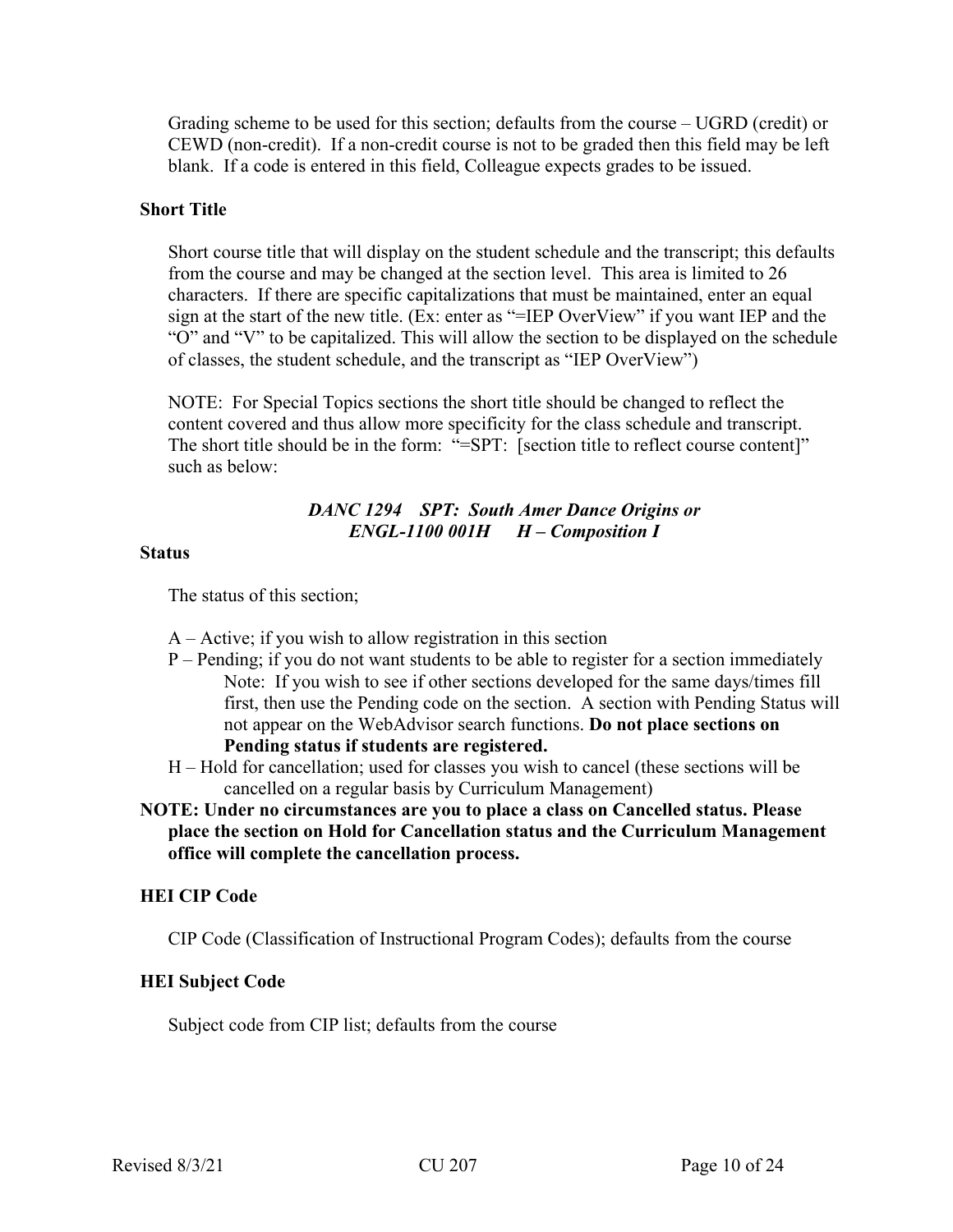**Location** (used for credit Regional Learning Center, Delaware Campus, Dual Enrollment, and APPL sections primarily; and on all Non-Credit sections for HEI reporting purposes)

Credit Course Section: The location the section will be offered. The location is displayed on the Registration Section resolution screen and Web Advisor search. This may also be used in section look-up criteria on various reports. If the section is offered on main campus then leave blank. If a *credit* section for adults is offered at an off-campus location then the Regional Learning Center office or Delaware Campus office will enter the location from the list below:

| CC – Delaware Area Career Ctr N     | JW – New Albany Jewish Comm Ctr   |
|-------------------------------------|-----------------------------------|
| DB – Dublin Center                  | ML – Marysville Center            |
| DW – Delaware Campus                | PC – Pickaway County              |
| DS - Delaware Area Career Ctr S     | $RB - Reynoldsburg E. Livingston$ |
| ET – Electrical Trades Center       | SW - Southwest Center-Bolton      |
| GC – Southwest Center at Grove City | TC-Tolles Center                  |
| GH – Gahanna Center-Clark Hall      | WV – Westerville Center           |

**NOTE: There are many more locations and new versions of the document are available from the Curriculum Management office. However, only the Regional Learning Center, Delaware Campus, and Dual Enrollment personnel create sections outside the main campus. Call those offices for further information.** 

Non-Credit Course Sections:

| 11 - CHAMPAIGN COUNTY    | 42 - KNOX COUNTY            |
|--------------------------|-----------------------------|
| <b>12 - CLARK COUNTY</b> | <b>45 - LICKING COUNTY</b>  |
| 21 - DELAWARE COUNTY     | <b>46 - LOGAN COUNTY</b>    |
| 23 - FAIRFIELD COUNTY    | <b>49 - MADISON COUNTY</b>  |
| 24 - FAYETTE COUNTY      | <b>51 - MARION COUNTY</b>   |
| 25 - FRANKLIN COUNTY     | <b>59 - MORROW COUNTY</b>   |
| 29 - GREENE COUNTY       | <b>65 - PICKAWAY COUNTY</b> |
| 33 - HARDIN COUNTY       | 80 - UNION COUNTY           |

# **Course Types**

This field is used to identify the term for short-term courses. The following codes are used:

16WK – Full Term  $1<sup>ST</sup>8WK - First 8-Week term$ 2ND8WK – Second 8-Week Term 1ST5WK – First 5-Week Term 2ND5WK – Second 5-Week term 3RDWK – Third 5-Week Term 11WK – Summer session only-Full 11week term FLEX – Other flexibly scheduled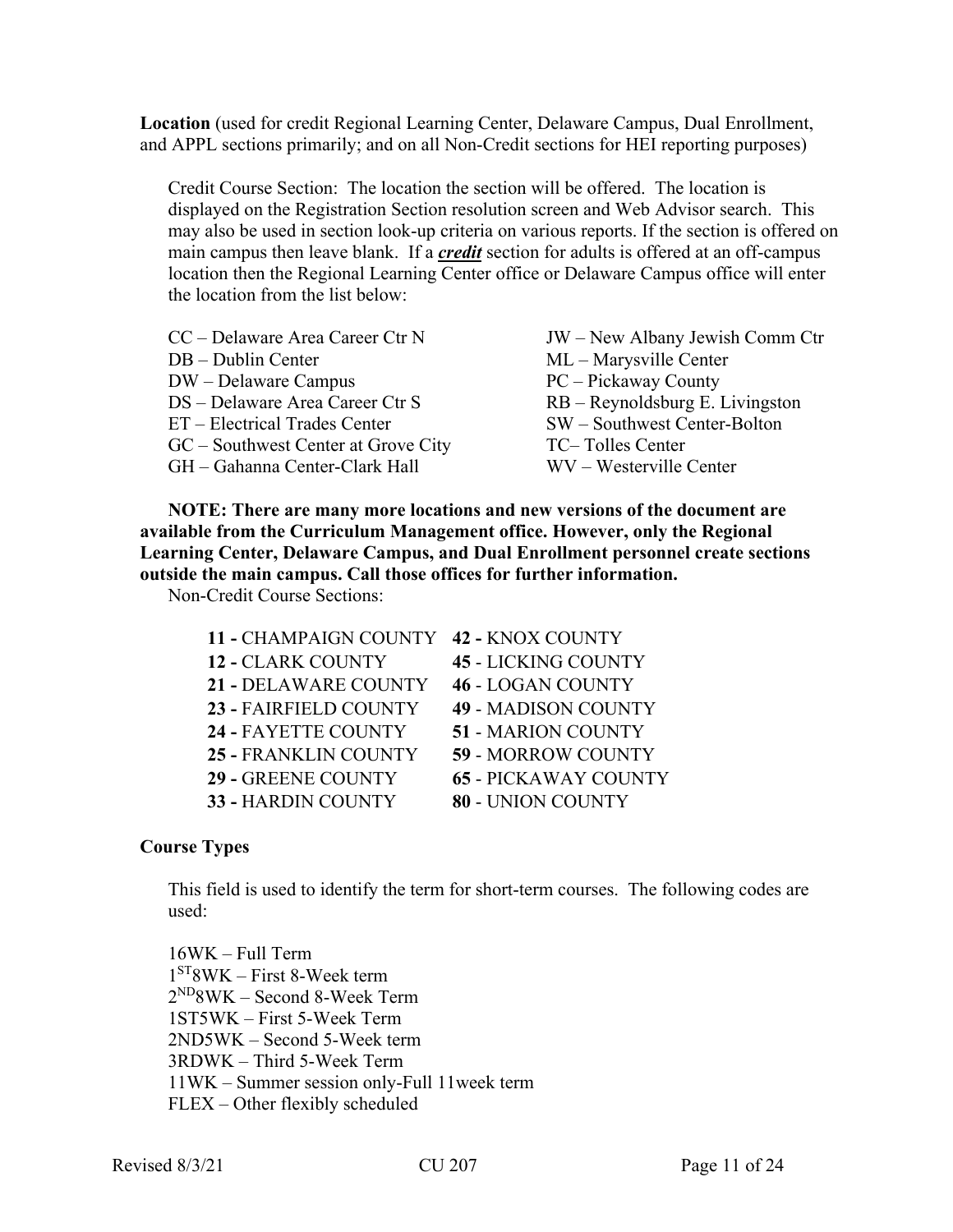Do not choose any other options for semester sections.

The majority of the sections are scheduled as 16WK – Full Term.

A table listing the start and end dates for the terms, other that full-term, will be provided each semester for section scheduling purposes. See the Short Term Course Formula for a list of start and end dates for a specific term.

**NOTE:** If you change the start and/or end dates for a section, then you must update the registration dates on SGRD. It is most important that the SGRD dates be correct and follow the formula provided in the Short Term Course Formula. Note that the preregistration start date rarely changes from the default date.

#### **Subsidy Code**

The subsidy level identified for the course for HEI reporting to the Ohio Board of Regents; defaults from the Course.

| <b>SECT - Sections</b>  |                                       |                                                  |                        |
|-------------------------|---------------------------------------|--------------------------------------------------|------------------------|
| Section : CHEM-1113-002 |                                       |                                                  |                        |
| Section 002             |                                       | HEI CIP Code 40.0501<br>$\blacktriangledown$     |                        |
|                         | Term   13AUCR Autumn Semest           | HEI Subj Code 40.0501<br>$\blacktriangledown$    |                        |
| Start/End               | 08/21/13<br>12/07/13                  | Location                                         |                        |
| Synonym 57601           |                                       | Course Types<br>16WK Full 16 Wee<br>$\mathbf{1}$ |                        |
| Depts/Pct               | <b>BPS B</b><br>100.00                | Topic Code 03 General Studies I                  |                        |
| Credit Type CR Credit   |                                       |                                                  |                        |
| Min/Max/Incr            | 4.00000                               |                                                  |                        |
| CEUS                    |                                       |                                                  |                        |
| Course Lvls             | NA Not Applicable                     |                                                  |                        |
|                         | Acad Lvl UGRD Undergraduate Level     |                                                  |                        |
|                         | Grade Scheme UGRD Undergraduate Level |                                                  |                        |
|                         | Short Title Elements Organic/Biochem  |                                                  |                        |
| Status                  | Date                                  |                                                  |                        |
| <b>A Active</b>         | ・図<br>01/07/13                        |                                                  | <b>Books</b><br>∥≡ਹੋ   |
|                         | Faculty Assignment $X$ $\rightarrow$  | Restrictions $\ x\ $                             | Reg Dt Ranges<br>脑     |
|                         | Offering Info $x\rightarrow$          | Financial Info                                   | Cross-Listings<br>脑    |
|                         | Requisites X 3                        | Billing Info $x\vert\vec{z}$                     | lla<br>Additional Info |
|                         |                                       |                                                  | $A$ $O$                |
|                         |                                       |                                                  |                        |

**Figure 4**

The next step is to enter actual times, days, etc. into the SOFF screen. The SOFF screen is access by drilling down on the icon to the right of Offering Info.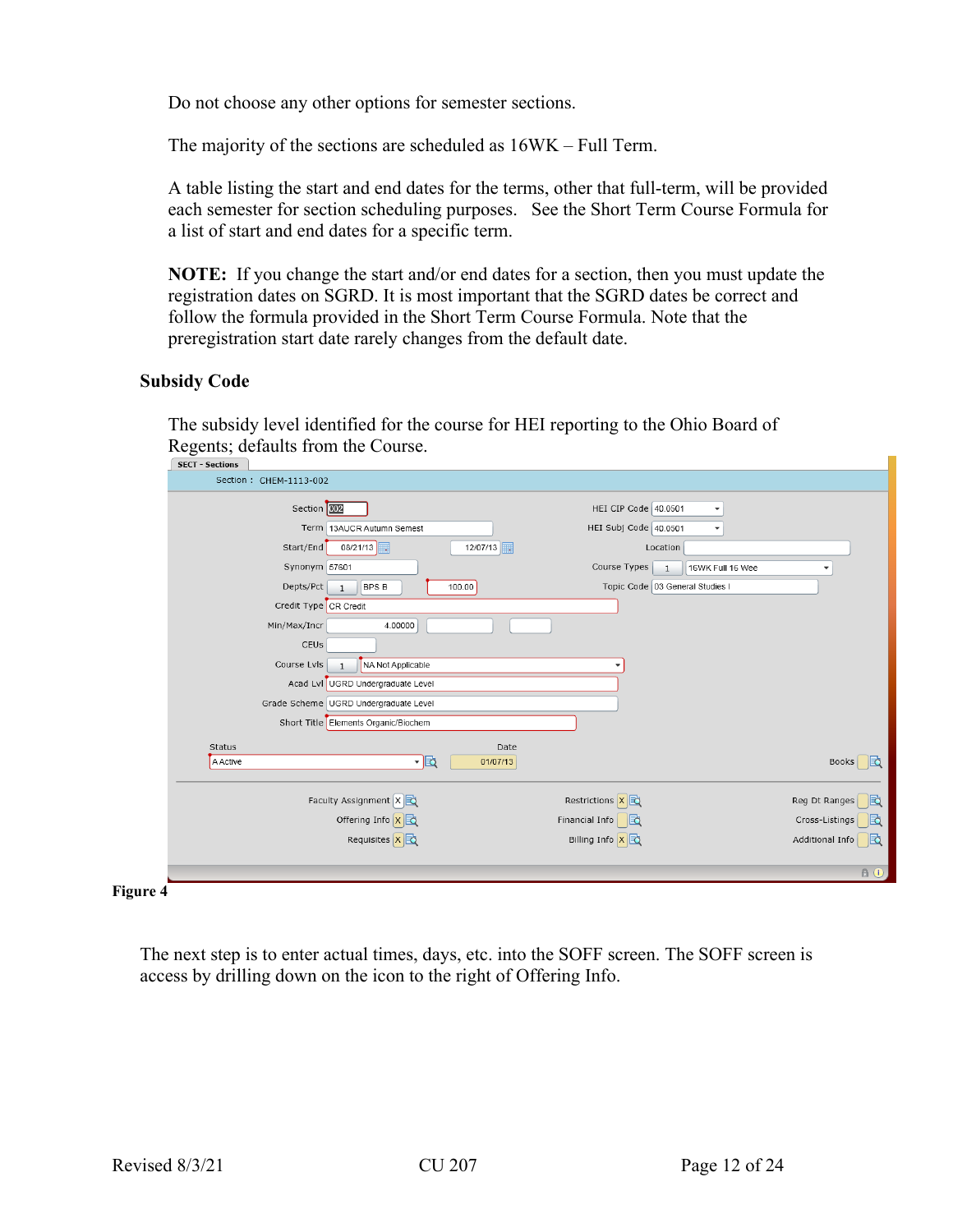|                                  | SOFF - Section Offering Info         |      |                                |              |                                               |                          |                                                                   |
|----------------------------------|--------------------------------------|------|--------------------------------|--------------|-----------------------------------------------|--------------------------|-------------------------------------------------------------------|
| SECT - Sections                  |                                      |      |                                |              |                                               |                          |                                                                   |
|                                  | Section : CHEM-1113-002              |      | Term: 13AUCR                   |              |                                               | Status : Active          |                                                                   |
|                                  | Title : Elements Organic/Biochem     |      | Synonym: 57601                 |              |                                               | Status Date: 01/07/13    |                                                                   |
|                                  |                                      |      |                                |              |                                               |                          |                                                                   |
| <b>Instr Method</b>              |                                      |      | Instr Ld                       |              | $\blacksquare$<br>Contact Hrs Contact Measure | MI                       | Page $\boxed{1}$ of 2 $\blacktriangleright$ $\blacktriangleright$ |
| <b>LE Lecture</b>                |                                      |      | 3.00                           | 48.00        |                                               |                          |                                                                   |
| LB Lab<br>$\overline{2}$         |                                      |      | 2.00                           | 32.00        |                                               | $\overline{\phantom{a}}$ |                                                                   |
|                                  |                                      |      |                                |              |                                               |                          |                                                                   |
|                                  |                                      |      |                                |              |                                               |                          |                                                                   |
|                                  |                                      |      |                                |              |                                               |                          |                                                                   |
| Sect Type                        | Schedule Print Times<br>Bldg<br>Room |      | St Time<br>End Time            | Days of Week |                                               | St Date                  | End Date                                                          |
| Inst                             | Delivery                             |      | Additional Meeting Information |              |                                               | Frequency                |                                                                   |
| Lecture<br>$\mathbf{1}$          | TL.<br>111                           | 屗    | 08:00AM<br>09:20AM             | TTH          |                                               | 08/21/13                 | 12/07/13                                                          |
|                                  | ٠                                    | 屗    |                                |              |                                               | Weekly                   | ٠                                                                 |
| Lab                              | TL<br>349                            | b    | 09:30AM<br>11:20AM             | TH           |                                               | 08/21/13                 | $\frac{12}{12}$                                                   |
| $\overline{2}$                   |                                      |      |                                |              |                                               |                          |                                                                   |
|                                  | $\checkmark$                         | Eq   |                                |              |                                               | Weekly                   | ٠                                                                 |
|                                  | Rebuild Meeting Dates                |      |                                |              | Actual Meeting Times X 3                      |                          |                                                                   |
|                                  |                                      |      |                                |              |                                               |                          |                                                                   |
|                                  | Number of Weeks                      |      | Sec Blks                       | $\mathbf{1}$ |                                               |                          | la                                                                |
|                                  |                                      |      |                                |              |                                               |                          |                                                                   |
|                                  | Schedule Type                        |      | Curr Off                       | $\mathbf{1}$ |                                               |                          | 因                                                                 |
|                                  | Fac Comm Cd/Stat                     | la 2 |                                |              | HEI Fund Unit BPS                             |                          |                                                                   |
|                                  | Stu Comm Cd/Stat                     | 艮    | ٠                              |              |                                               |                          |                                                                   |
|                                  |                                      |      |                                |              |                                               |                          |                                                                   |
| Controller Instructional Methods |                                      |      | Value 1/2                      |              |                                               |                          | A Ü                                                               |

# **Chapter 2 – Section Offering Info – SOFF**

**Figure 5**

#### **Instructor Method**

Instructional method; defaults from the course. This can be changed for Web, Independent Study and Blended sections but the ratio of Credit Hours to Contact Hours must be retained. NOTE: Once you click on Sect Type within the Schedule Print Times area (to the right of  $\frac{1}{\sqrt{2}}$  in middle section) the first method will appear automatically. Once completed, click into the second group of lines and any second Instr Method code from above will display. In order to display a particular code in the Schedule Print Times it must be listed in the Instr Method area above.

# **Inst Ld**

Instructor Load; this is the total contact hours assigned to this instructional method; defaults from the course. You may have to insert load options if an instructional method changes. Any changes made here affect the FASC screen.

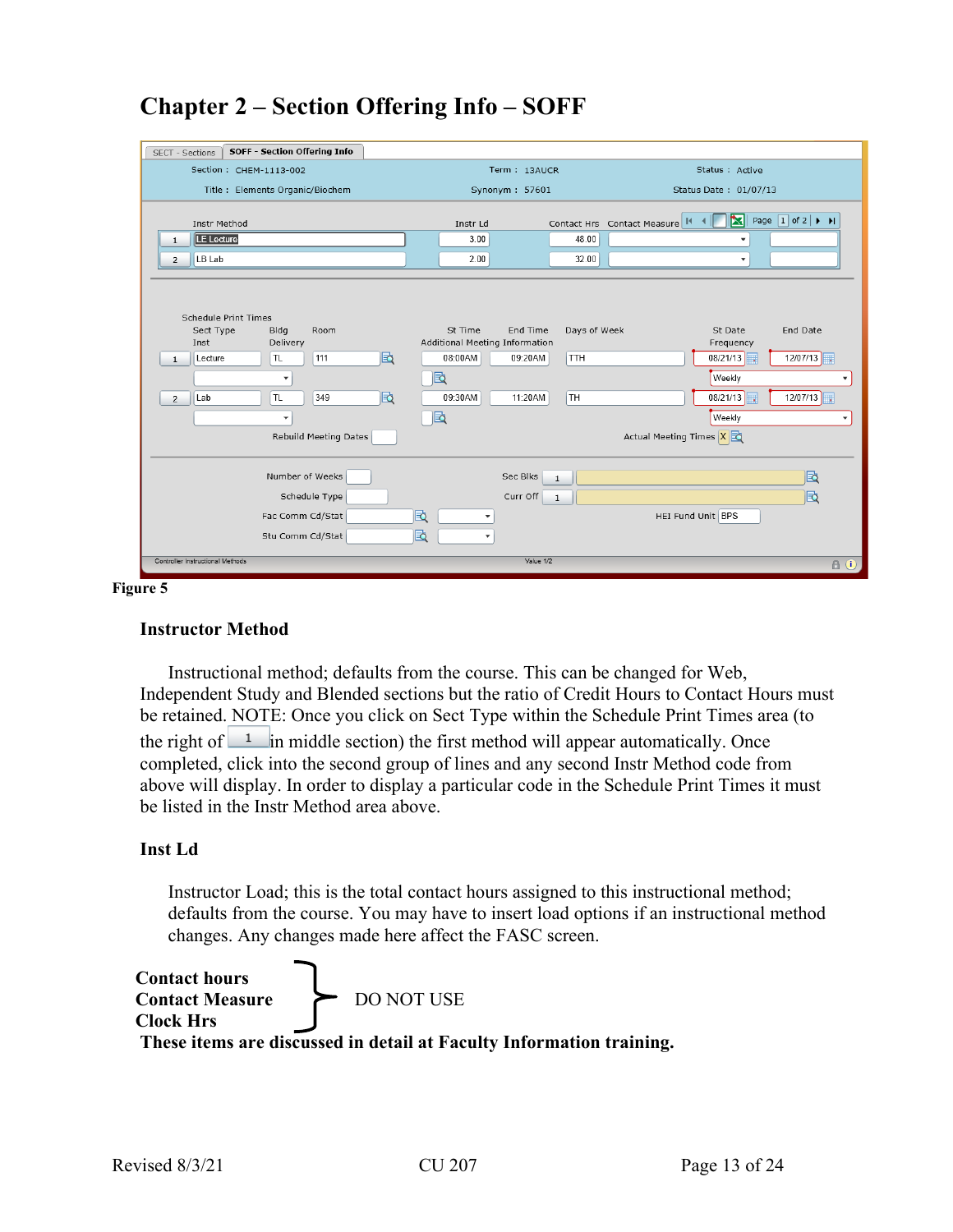#### **Schedule Print Times**

The information within this box is the information that will print in the schedule of classes, on the student schedule and listed on section look-up screens. If you do not have information in this area, the section will not be displayed on the College web site. See notes above as how to make entries in this area.

#### **Section Type**

Instructional method; defaulted from instructional methods listed at the top of the screen; can be revised to accommodate alternative instructional methods being offered at different days and times during the week or if a section is being offered as a Web class.

#### **Bldg**

This refers to the building where this instructional method will be held. You may assign a building for the lecture and lab component of a class if the department has been given priority assignment rights for those rooms. Central Scheduling personnel will enter buildings and rooms for all other lecture or lab components. If you add a building to a course, you must enter a room number. The building codes are two-digit codes. Enter … to view all options.

#### **Room**

This is the room within the building assigned to this particular Instructional Method. Again, this may only be assigned if it is a room that has been assigned to a department. If a room is to be entered, a building must be entered first.

#### **Start Time**

This is the starting time for this instructional method for the days reflected at the far right side of this line. In the majority of cases, this is the full length of the term. When creating a blended section, there may be lines that reflect only one day or a range of dates shorter than the term of the class. This is an opportunity to enter days that may begin at alternative times.

#### **End Time**

This reflects the end time for this instructional method for the days to be entered.

NOTE: Start and end times may be entered in military time and Colleague will change it to correct AM or PM times. If you enter time as 9:00: the system assumes it is 9:00 AM. If the start or end time is PM either use military time or enter the start time with PM after the time. For example if a class is scheduled for 1PM to 1:50PM, then you may enter 13 (military time) or 1PM for the start time, and 13:50 (military time) or 1:50PM for the end time. If you enter a single number without the colon, the system assumes it is the start of the hour (enter 3 and Colleague adjusts it to **3:00AM**).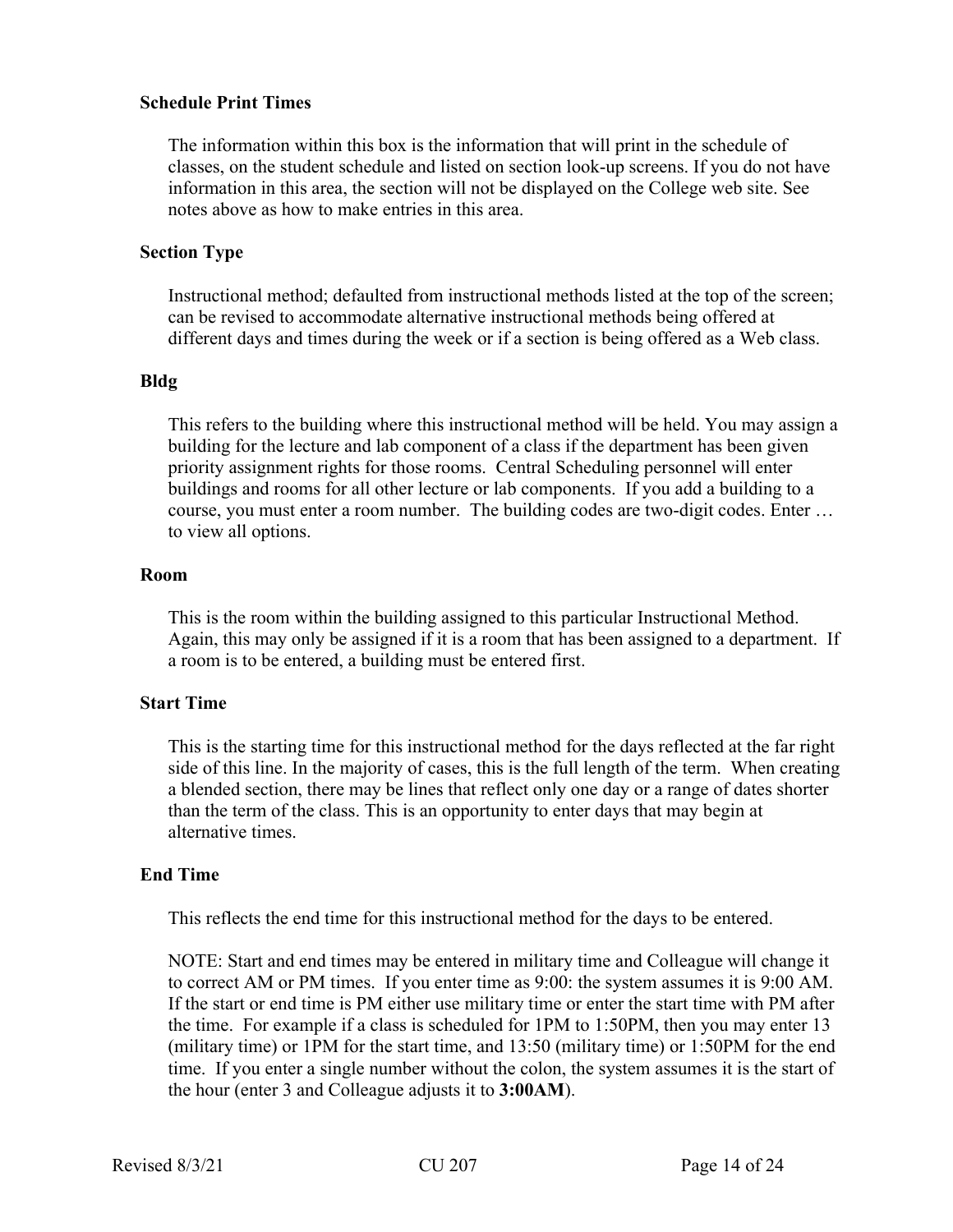#### **Days of Week**

Enter the days of the week in which this instructional method will be offered at this time.

| $M =$ Monday    | $F =$ Friday   |
|-----------------|----------------|
| $T = Tuesday$   | $S =$ Saturday |
| $W = Wednesday$ | $SU =$ Sunday  |
| $TH = Thursday$ |                |

Days can be combined in one line. For example, if a class meets the **same time** Monday through Thursday, then the Days may be entered MTWTH. If a class meets the same time on Saturday and Sunday these may be enter SSU. A Monday, Wednesday, Friday Section would be listed as MWF. A Tuesday/Thursday section would be listed as TTH.

#### **Start Date**

The start date for this instructional method for these days and time is defaulted from the term start date. If the start date for this instructional method is different than the term start date, enter the new starting date. Remember, this prints on the schedule. Enter as MMDDYY (Colleague will add the / between month, day and year). 011314 will be converted to 01/13/14 for January 13, 2014.

#### **End Date**

The end date for this instructional method for these days and times is defaulted from the term end date. If the end date for this instructional method for these days and times is different than the term end date, enter the new end date. Remember, this prints on the schedule. Enter as MMDDYY (Colleague will add the / between month, day and year). 070314 will be converted to 07/03/14 for July 3, 2014.

#### **Inst Delivery**

This field is the instructional delivery method for alternative delivery methods. The codes include:

|      | IT Interactive TV  |          | CL Computer Lab           |
|------|--------------------|----------|---------------------------|
|      | CC Cablecast       | $\Gamma$ | Other <sup>*</sup>        |
| VI — | Video              | NO -     | None of the above*        |
|      | EM E-mail          |          | $UK$ Unknown <sup>*</sup> |
|      | WE World Wide Web* |          |                           |

The four marked with asterisks are the most common Instructional Delivery methods used.

#### **Rebuild Meeting Dates**

Enter YES; this will allow the system to check for conflicts with rooms and times in the master schedule as well as provide the actual dates the class will meet during a term (excluding holidays). You may detail on Actual Meeting Times to view the dates the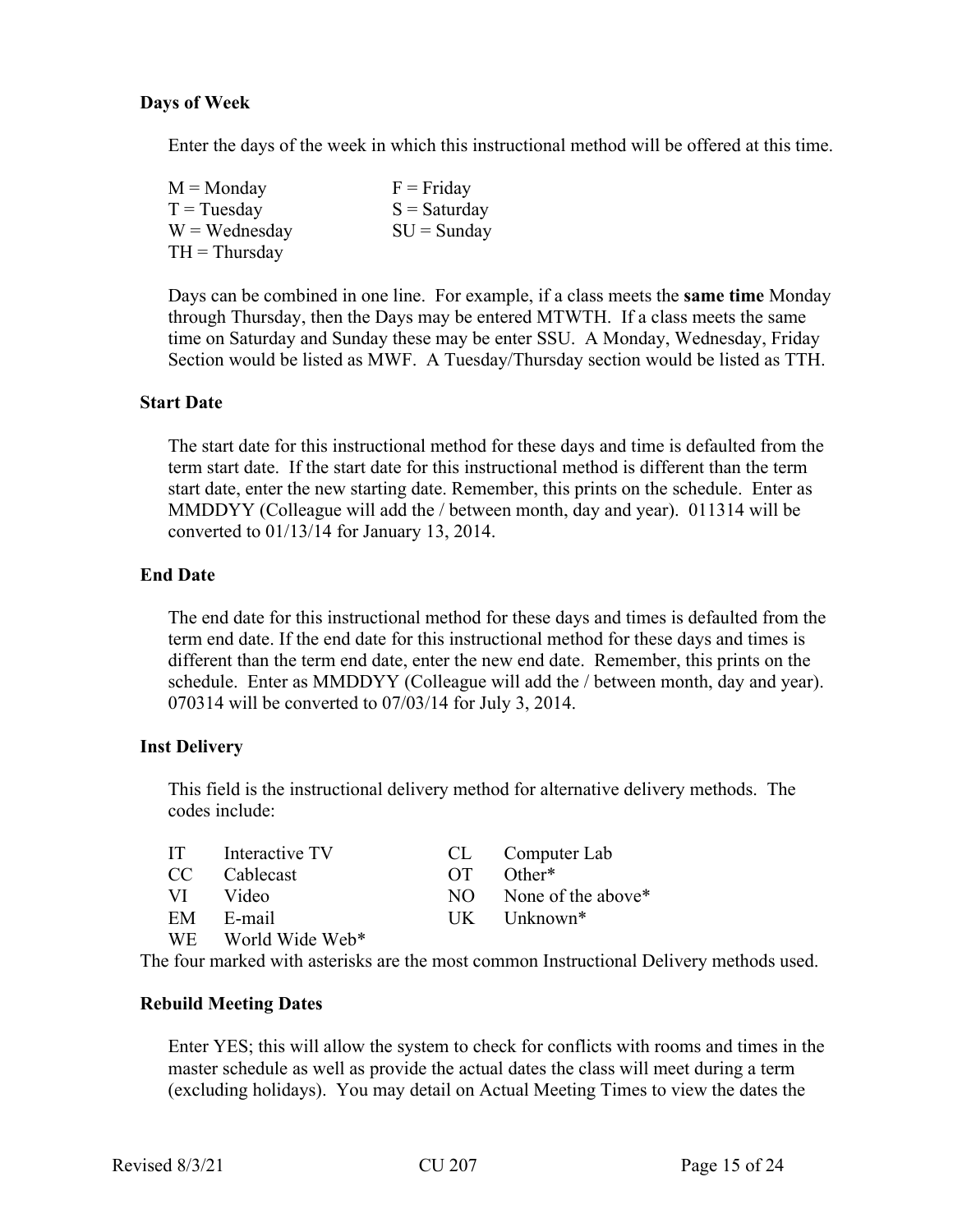class meets. You must enter Yes every time you make a change to a line in this Schedule Print Times area.

#### **Number of Weeks**

Not Used

## **Schedule Type**

Not Used

## **Fac Comm Cd/Stat**

Faculty Communication Code and Status; if communication (letter/e-mail) has been set up for this and the code for this communication is entered in this field, the faculty assigned to this section will be notified if anything changes on this offering screen.

#### **Stu Comm Cd/Stat**

Student Communication Code and Status; if communication (letter/e-mail) has been set up for this and the code is entered in this field, the students enrolled in this section will be notified when anything changes on this offering screen.

To save your changes, click on the Save button and then the Update button. This will take you back to the SECT screen.

From the SECT screen, SREQ is access by drilling down on Requisites at the bottom of the SECT screen.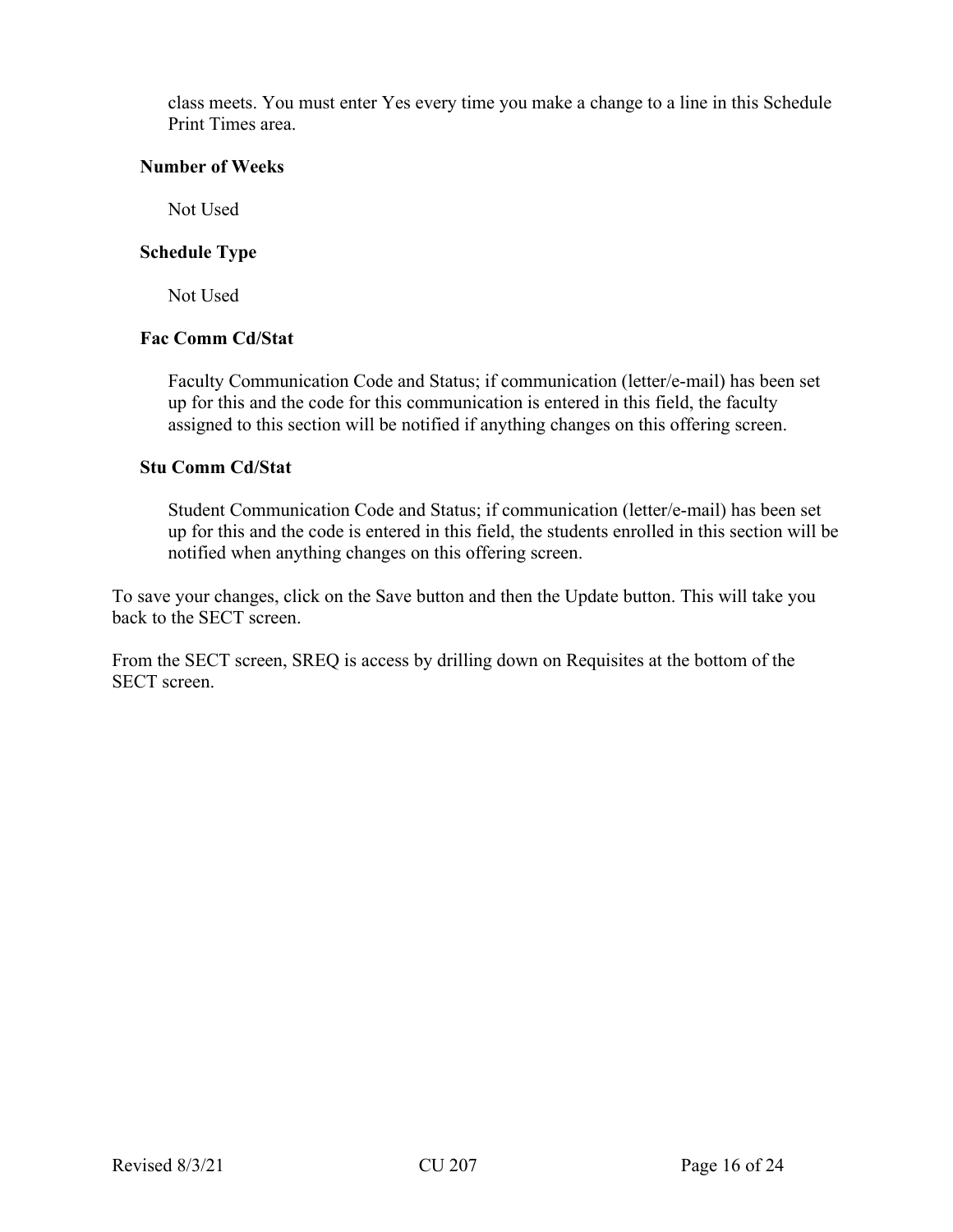# **Chapter 3 – Section Requisites SREQ**

Section Requisites include any prerequisites and concurrent courses and non-courses that must be met to register for a section..

| <b>SREQ - Section Requisites</b><br>SECT - Sections |                |                       |
|-----------------------------------------------------|----------------|-----------------------|
| Section : CHEM-2255-001                             | Term: 13AUCR   | Status : Active       |
| Title : Organic Chemistry Lab II                    | Synonym: 57649 | Status Date: 01/07/13 |
|                                                     |                |                       |
| Course Prerequisites                                |                |                       |
| Take CHEM-2254;<br>$\mathbf{1}$                     |                | le                    |
| $\overline{2}$                                      |                | 因                     |
| 3                                                   |                | 因                     |
|                                                     |                |                       |
| Corequisite Course                                  | Required       |                       |
| <b>CHEM-2252</b><br>$\mathbf{1}$                    | Yes            |                       |
|                                                     |                |                       |
| $\overline{2}$                                      |                |                       |
| 3                                                   |                |                       |
| Corequisite Section                                 | Required       |                       |
| $\mathbf{1}$                                        |                |                       |
| $\overline{2}$                                      |                |                       |
| 3                                                   |                |                       |
| Corequisite Noncourse                               | Required       |                       |
| $\mathbf{1}$                                        |                |                       |
| $\overline{2}$                                      |                |                       |
| 3                                                   |                |                       |
|                                                     |                |                       |
| Controller Course Prerequisites                     | Value 1/1      | $A$ (i)               |

#### **Course Prerequisites**

Prerequisite information defaults from the course (CRSE) and in most instances may not be changed. Those who build sections can view the prerequisite but in order to make a change at the section level, please contact Candice in Curriculum Management. Prerequisites within Colleague may only be active CSCC courses or, on a more limited basis, rules.

#### **Corequisite Course, Section and Noncourse**

Corequisite Course, Section and/or Non-course are concurrents to be taken with a specific section and default from the course. Co-requisites may be entered or removed from a section on this screen. All co-requisites may be required or recommended. If a corequisite were required then the Required field will display If a corequisite is recommended, then the corequisite will display as Recommended. **It is now possible to set requisites and corequisites as Previously or Concurrently. Contact Curriculum Management for more guidance on that option.**

**Corequisite Courses** may only be active CSCC courses. If properly set up, this field does look at the student transcript to see if the course has previously been completed at CSCC.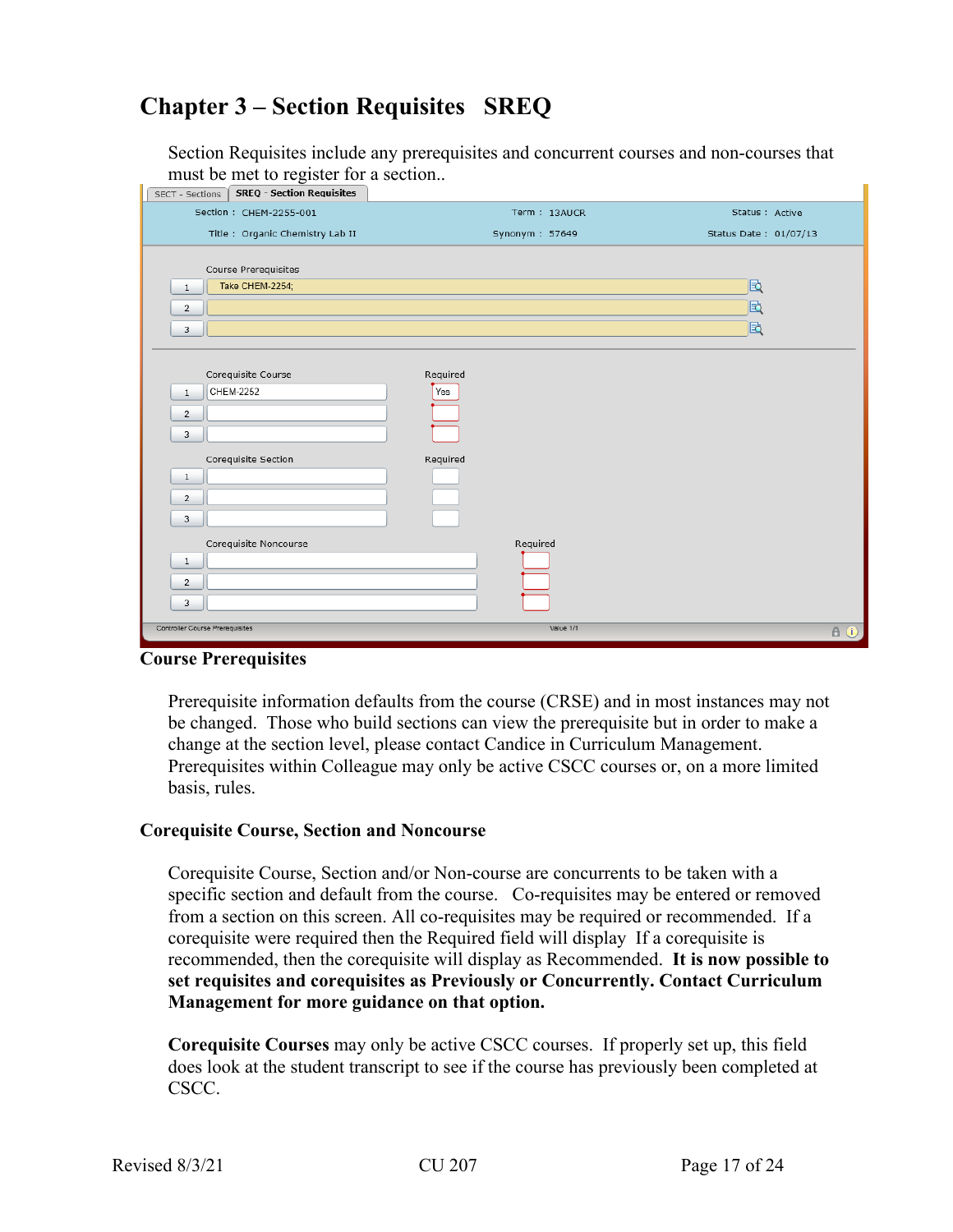**Corequisite Sections** – used when there are specific sections of a course that must be taken with this section (for example, if a lab has a different course number and a specific section of the lab goes with a specific lecture section, then the lecture section and lab section may be set-up as required corequisites). Corequisite Sections may only be active sections of CSCC courses being offered in that semester. Enter the full section number including subject, number, and section (such as CHEM 1111 001)

**Corequisite noncourses** may include items such as licensure, certification, and other requirements other than CSCC courses and/or sections. These items must have a Colleague code developed to be entered in this area and the information must be collected and entered on the student record for this to be valid. To view the list of all Corequisite Noncourses enter … in this field and press enter. You may then select from one of the established Noncourses.

Once all desired changes have been made to these screen, click the Save button and the Update button to return to the SECT screen and to save your SREQ changes. If the section is complete, you must use the Save and Update buttons to save all changes made to this section.

Click on Restrictions at the bottom of the SECT screen to access the SRES screen.

# **NOTE: There are new Requisite screens and new options. Contact the Curriculum Management team for further guidance and discussion of options.**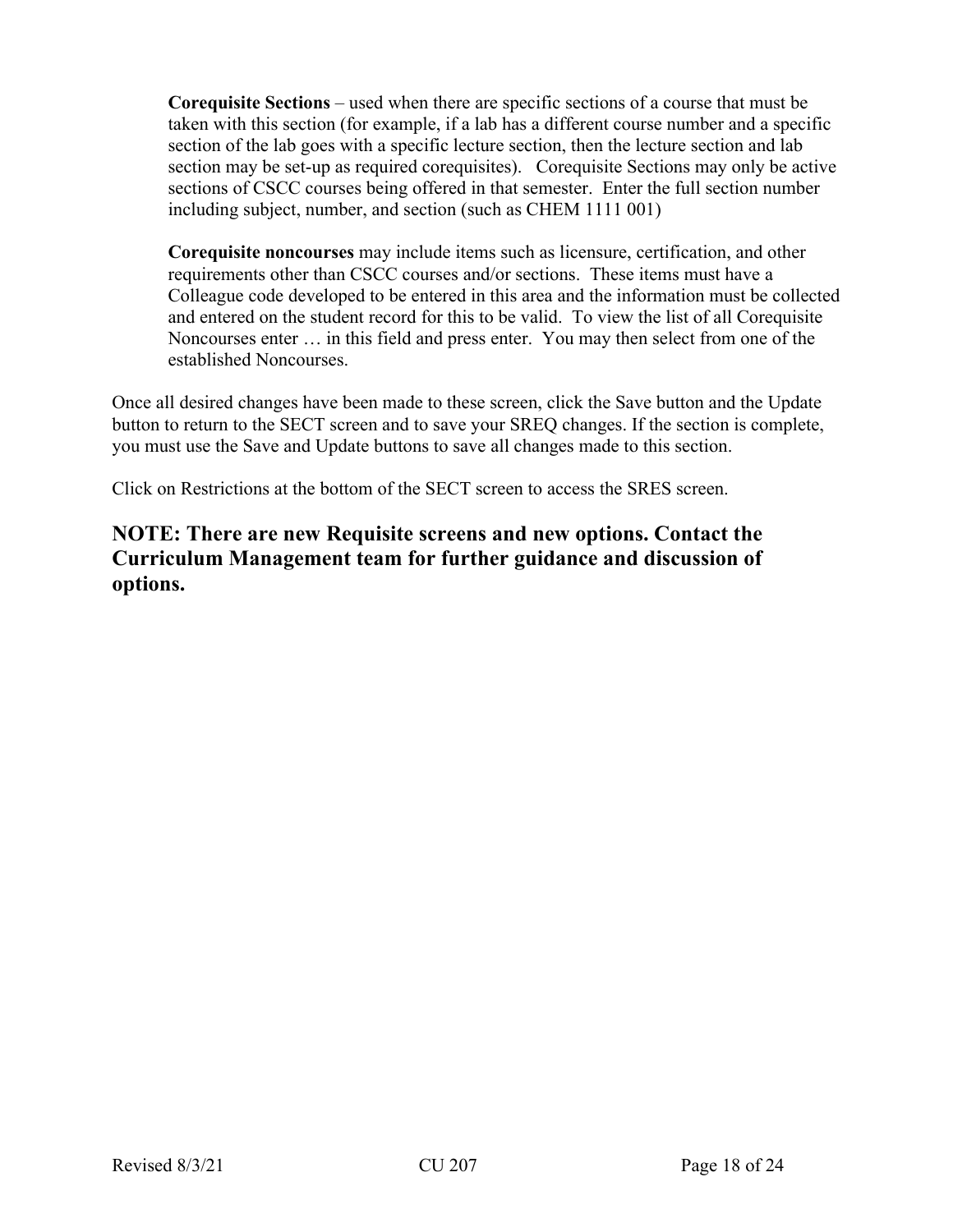# **Chapter 4 – Section Restrictions SRES**

Section restrictions allow you to enter seating capacity, rules (GPA, tech restrictions, etc.), and Instructor Consent limitations. Restrictions may pull from the course by default or can be altered on specific sections.

| <b>SRES - Section Restrictions</b><br>SECT - Sections                                                                      |                                                              |                           |
|----------------------------------------------------------------------------------------------------------------------------|--------------------------------------------------------------|---------------------------|
| Section: NURS-1130-W01                                                                                                     | Term: 13AUCR                                                 | Status : Active           |
| Title: Concepts of Pharmacology                                                                                            | Synonym: 56854                                               | Status Date: 01/04/13     |
| Section Capacity<br>Schedule Capacity<br>Minimum Enrollment<br>Reg Restrictions<br>Other Restrictions<br>Reg Retake Policy | $\boxed{15}$<br>CUXNURS Admitted to NURS program (<br>1<br>1 | 屗                         |
|                                                                                                                            |                                                              |                           |
| Equipment/Quantity                                                                                                         | $\mathbf{1}$                                                 |                           |
| Supplies                                                                                                                   | $1\,$                                                        |                           |
| Room Characteristics                                                                                                       | $\mathbf{1}$                                                 |                           |
| Room Types                                                                                                                 |                                                              |                           |
| Instructor Concent No                                                                                                      |                                                              |                           |
| Petition Required No                                                                                                       |                                                              | Allow Waitlist No         |
| Allow Audit Yes                                                                                                            |                                                              | Waitlist Maximum          |
| Only Pass/No Pass No                                                                                                       |                                                              | 園<br>Waitlist Rating      |
| Allow Pass/No Pass No                                                                                                      |                                                              | Waitlist Enroll No Days   |
|                                                                                                                            |                                                              | Waitlist Mult Sections No |
|                                                                                                                            |                                                              | Cross-Listing<br>IEQ      |
|                                                                                                                            |                                                              | $A$ $\Theta$              |

#### **Section Capacity**

This indicates the maximum number of students who may register for this section. It defaults from the underlying master course (CRSE) and it may be changed when a section is created or modified.

#### **Schedule Capacity**

Used to assign rooms for Schedule 25; DO NOT USE

#### **Minimum Enrollment**

This is the minimum capacity for the course and it defaults from the Section Capacity. This value may be changed but may not be larger than the Section Capacity.

#### **Reg Restrictions**

Registration Restrictions – These are the rules that will prohibit students from registering for the class. If one of the rules is not passed the student will be denied registration into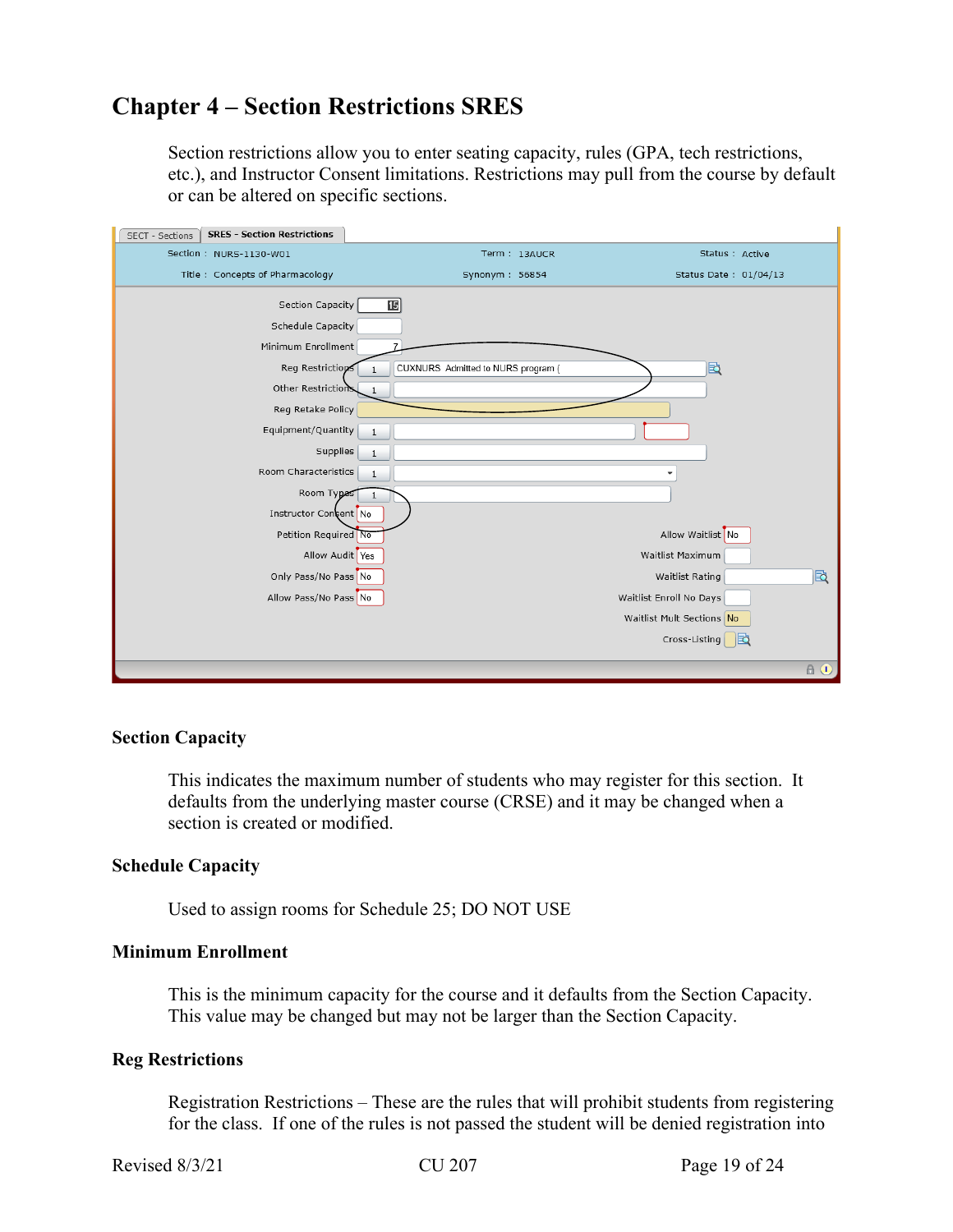the class. Rules include tech restrictions, GPA requirements, minimum credit hours required, and health records requirements. These rules default from the underlying master course and rules may be added or deleted. The rules themselves, however, may not be changed.

#### **Other Restrictions**

Not Used

#### **Reg Retake Policy**

Registration Retake Policy – how many times may a student register for this class; UGRD (unlimited for credit courses) and CEWD (unlimited for non-credit courses) are the valid values; defaults from the course and may not be changed.

| Equipment                                      |                 |
|------------------------------------------------|-----------------|
| <b>Supplies</b><br><b>Room Characteristics</b> | <b>NOT USED</b> |
| <b>Room Types</b>                              |                 |

#### **Instructor Consent**

Is instructor consent required (a written or electronic signature) to register for this course? Yes or No; defaults from the course but may be changed on individual sections..

#### **Petition Required**

Is a petition required to register for this section? Yes or No; a petition includes more than just a faculty signature; it may include a written learning contract (such as an independent study section) or additional documentation to be turned in prior to registration. This defaults from the course and may be changed. Petitions are approved electronically.

#### **Allow Audit**

May this section be audited? Yes or No; this defaults from the course and may be changed at the section level. Most courses, and therefore most sections, may be audited by students so the default is generally set to Yes.

#### **Only Pass/No Pass**

Is this section set-up as a Pass/No Pass grading? Yes or No. This defaults from the course and may be changed on a section. The College has very few courses/sections that are graded Satisfactory/Unsatisfactory (MULT 1020 is an example). If a course is set up for Only Pass/No Pass  $=$  No, then the sections should be set to NO.

#### **Allow Waitlist**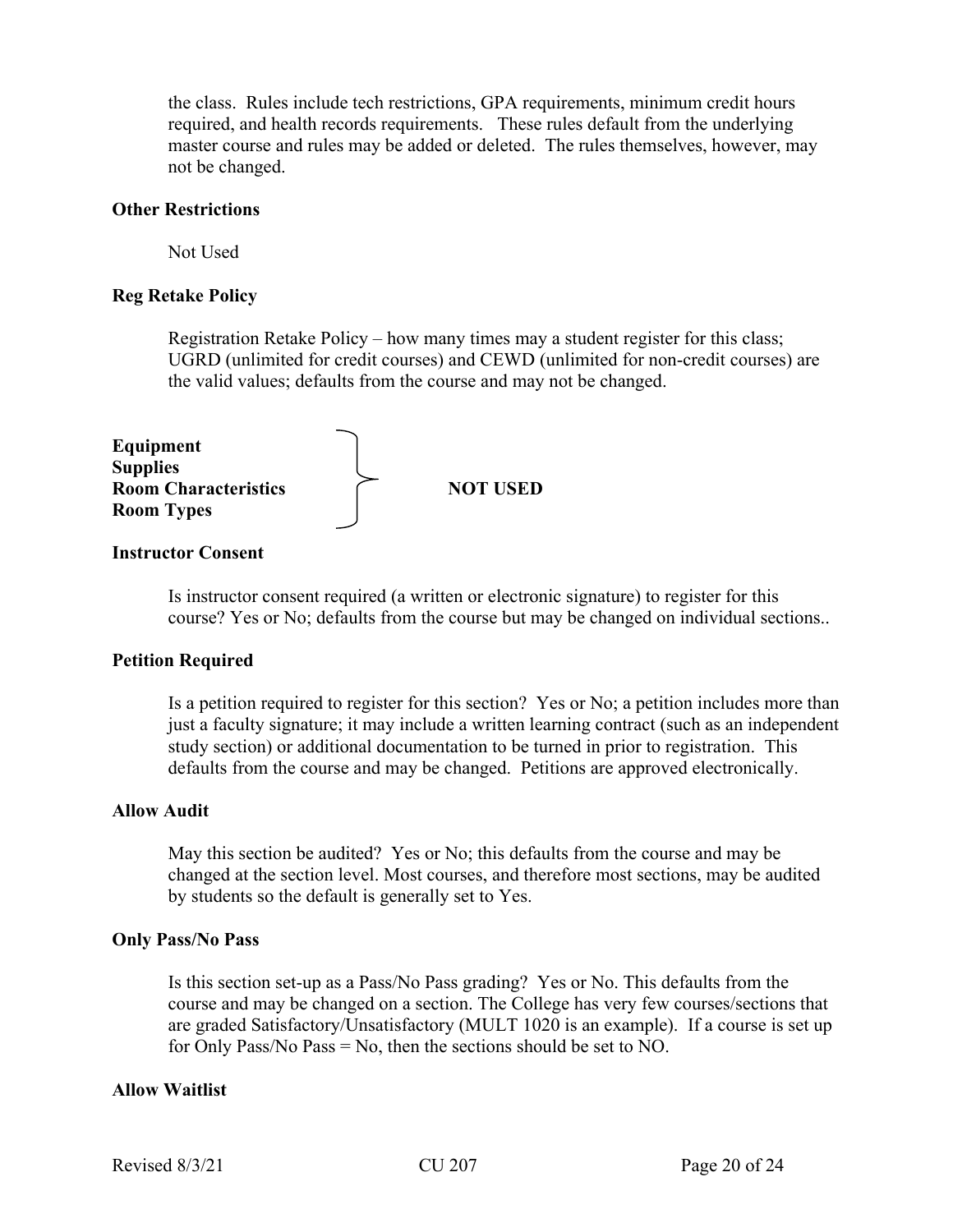Currently, this option is not being used.

# **Waitlist Maximum**

Currently, this option is not being used.

# **Waitlist Rating**

Currently, this option is not being used.

# **Cross Listings**

If this section is Cross Listed with one or more other sections, an "X" will appear in this box and you may drill down to the detail to see the cross listing(s) by clicking on the arrow. This will take you to the SXRF screen to review which sections are currently cross-listed or you may add a section to be cross listed. Please call the Curriculum Management office for assistance if you are creating cross-listed sections. A document is available for guidance.

**NOTE:** To add a section to be cross listed, the second section must be developed.

Once all desired changes have been made to these screen, click the Save button and the Update buttons to return to the SECT screen and to save your SRES changes. If the section is complete, you must use the Save and Update buttons to save all changes made to this section.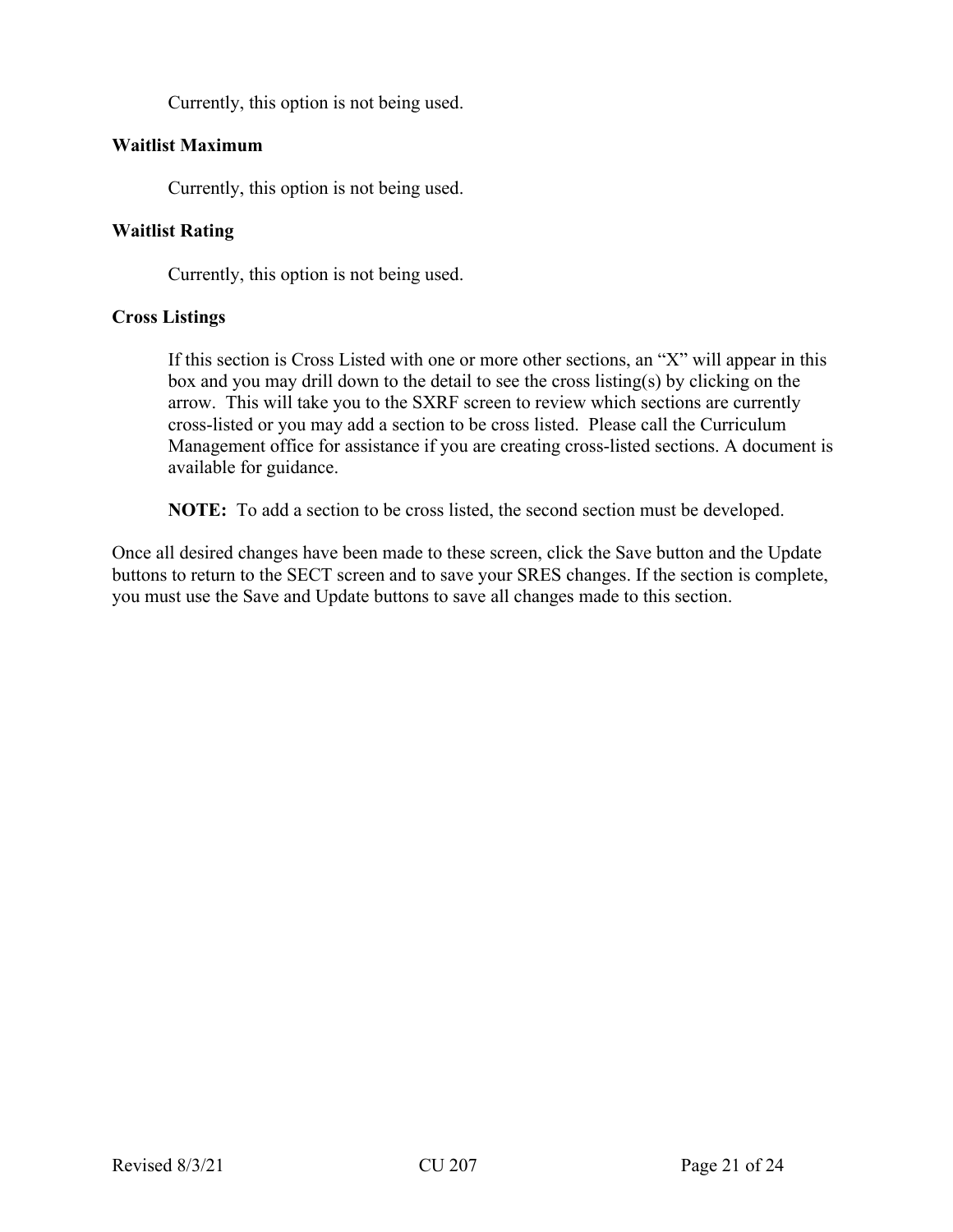# APPENDIX **SECTION TYPES**

**Lecture (LE**): A lecture is formalized instruction, conducted on or off campus, in which the teacher presents an educational experience to students applying any combination of instructional methods such as lecture, directed discussion, demonstration, or the presentation of audio-visual materials or techniques.

**Live Online (LO):** Live Online sections will have a component of the course where the students and faculty member meet synchronously online for delivery of portions of the course content. The students are required to be online, realtime, with the faculty member and other students during the designated days and times listed on the schedule to engage in Instructor led: discussions, Q & A sessions, lectures, demonstrations, small group activities, etc. Students will be required to complete other learning outside of the designated meeting times to master all other class content. The faculty member assigned to each section will determine and adjust the instruction of the section and will communicate the information to the students at the beginning of the semester. These sections will have the days and times displayed on the schedule along with a label of "Live Online" and an LO Instructional line. Used for Distance Offered sections, Web and Blended only.

**Discussion (DI):** Used most often in conjunction with a lab to describe an instructional format in which the observations made in the lab are further discussed. This may be a formal class in which discussion, rather than lecture, is the pedagogical structure.

**Seminar (SE):** A seminar is an educational experience which is less formal than a classroom/lecture/discussion class, in which a relatively small number of students engage in discussion which is directed by a faculty member in the development and/or review of concepts which have been or are to be applied to practical situations.

**Recitation (RE):** Use this category to describe small breakout groups which meet in conjunction with a lecture to review exams, discuss issues, address questions, and extend the instruction that occurs in the larger lecture.

Lab (LB): A laboratory is an educational activity in which students conduct experiments, perfect skills, or practice procedures under the direction of a faculty member.

**Clinical (CL):** A clinical laboratory applies only to health technology programs. A clinical is a laboratory section which meets at a health-related agency facility in lieu of on campus laboratory facilities. Clinical laboratory sessions provide a realistic environment for student learning. During a clinical laboratory session, a regular faculty member directly supervises the class. The instructor assigned to teach clinical laboratory sessions will be a full- or part-time faculty member.

**Practicum (PR):** A practicum is an on- or off-campus work experience which is integrated with academic instruction in which the student applies concurrently learned concepts to practical situations within an occupational field. To assure proper coordination of the experience, the practicum is coordinated by a faculty member who visits the student at least once each two weeks, provides the final grade, and teaches at least one course on the campus.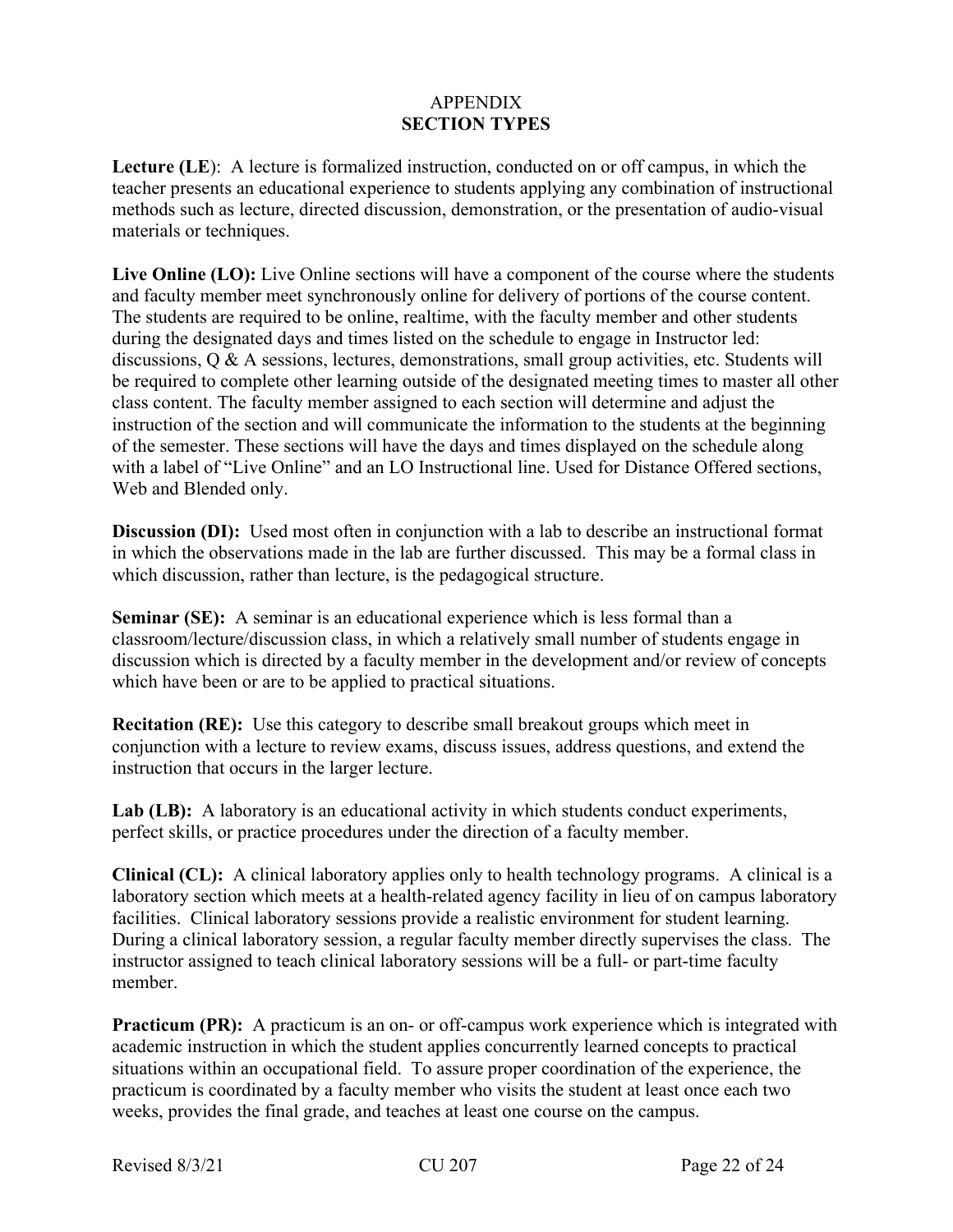Field Experience (FE): Field experience is a planned, paid work activity which relates to an individual student's occupational objectives, such as Geology or Archaeology, and which is taken in lieu of elective or required courses in his/her program with the permission of a faculty advisor. The experience is coordinated by a faculty member of the college who assists the student in planning the experience, visits the site of the experience for a conference with the student and his/her supervisor at least once during the semester, and assigns the course grade to the student after the appropriate consultation with the employer/supervisor.

**Studio (ST):** Studio is used to describe music, performance art and theater courses.

**Individual Studies (IS):** Use this category to describe course sections in which a faculty member works with a student or small group of students. Individual Studies may be associated with coursework or with Masters and Doctoral level requirements.

**Tutorial (TU):** Use this category if individuals or groups of individuals are tutored by a faculty member or qualified individual.

**Self-paced (SP):** Use this category if individuals in a course may progress at their own pace. Include independent learning.

**Other (OT):** Use this category to indicate types of course sections that are not described by the above categories.